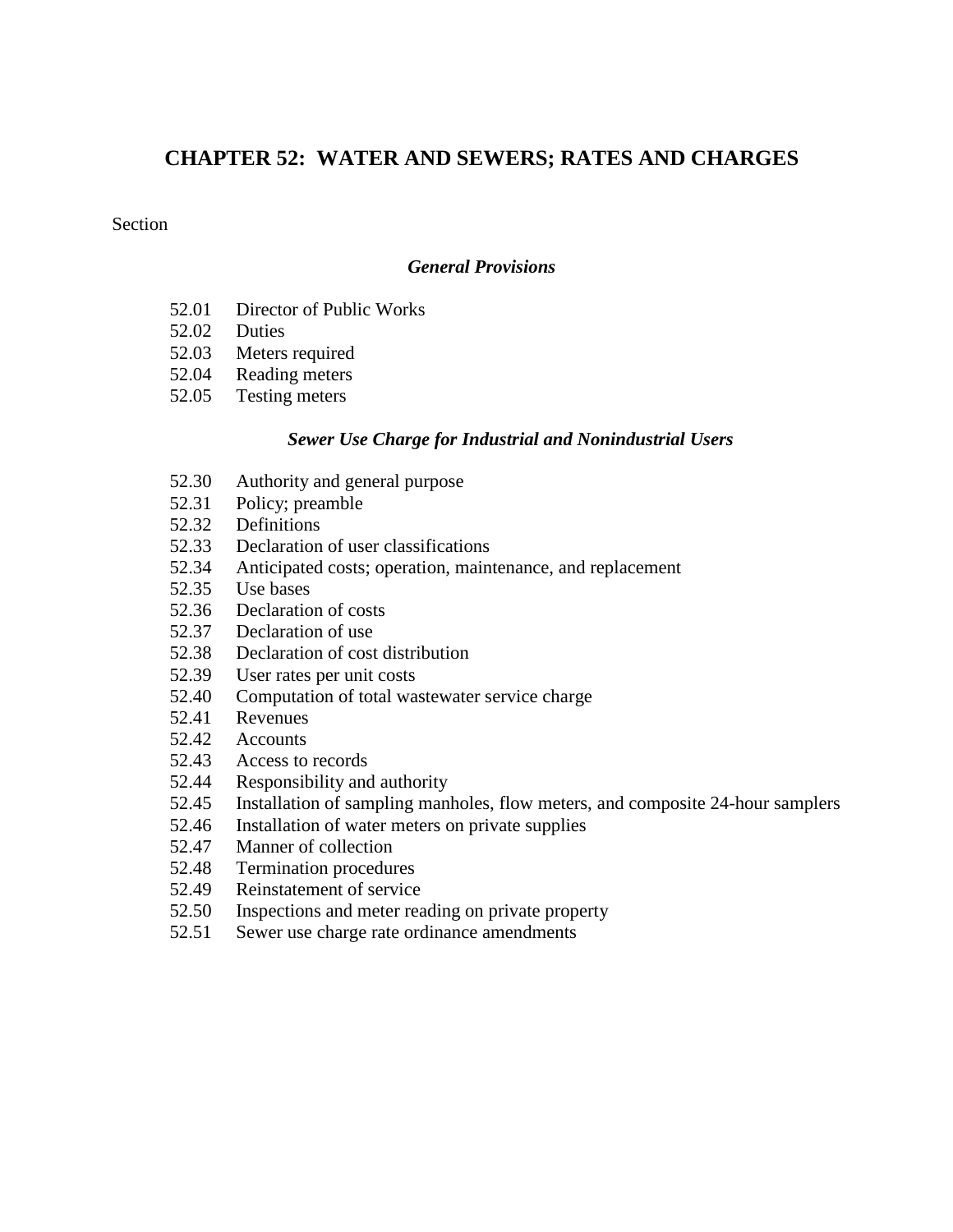#### *Rates and Charges*

- 52.70 Rates
- 52.71 Sewer and water connection fees; deposit required for tap-on
- 52.72 Construction contractors
- 52.73 Nonpayment
- 52.74 Lien
- 52.75 Foreclosure of lien

#### *Cross-Connections*

- 52.90 Purpose
- 52.91 Application
- 52.92 General policy
- 52.93 Definitions<br>52.94 Water syste
- Water system
- 52.95 Compliance with state plumbing code
- 52.96 Unlawful connections
- 52.97 Cross-connection prohibited
- 52.98 Responsibility for contamination
- 52.99 Where protection is required
- 52.100 Type of protection required
- 52.101 Backflow protection devices
- 52.102 Cross-connection control program
- 52.103 Inspection and maintenance devices
- 52.104 Booster pumps
- 52.105 Investigations of potential hazards
- 52.106 Surveys and investigations
- 52.107 Right of entry
- 52.108 Discontinuance of water service
- 52.198 Violations
- 52.199 Penalty

#### *Cross-reference:*

*Department of Public Works, see § 32.15 et seq. Sewer use regulations; see Chapter 51*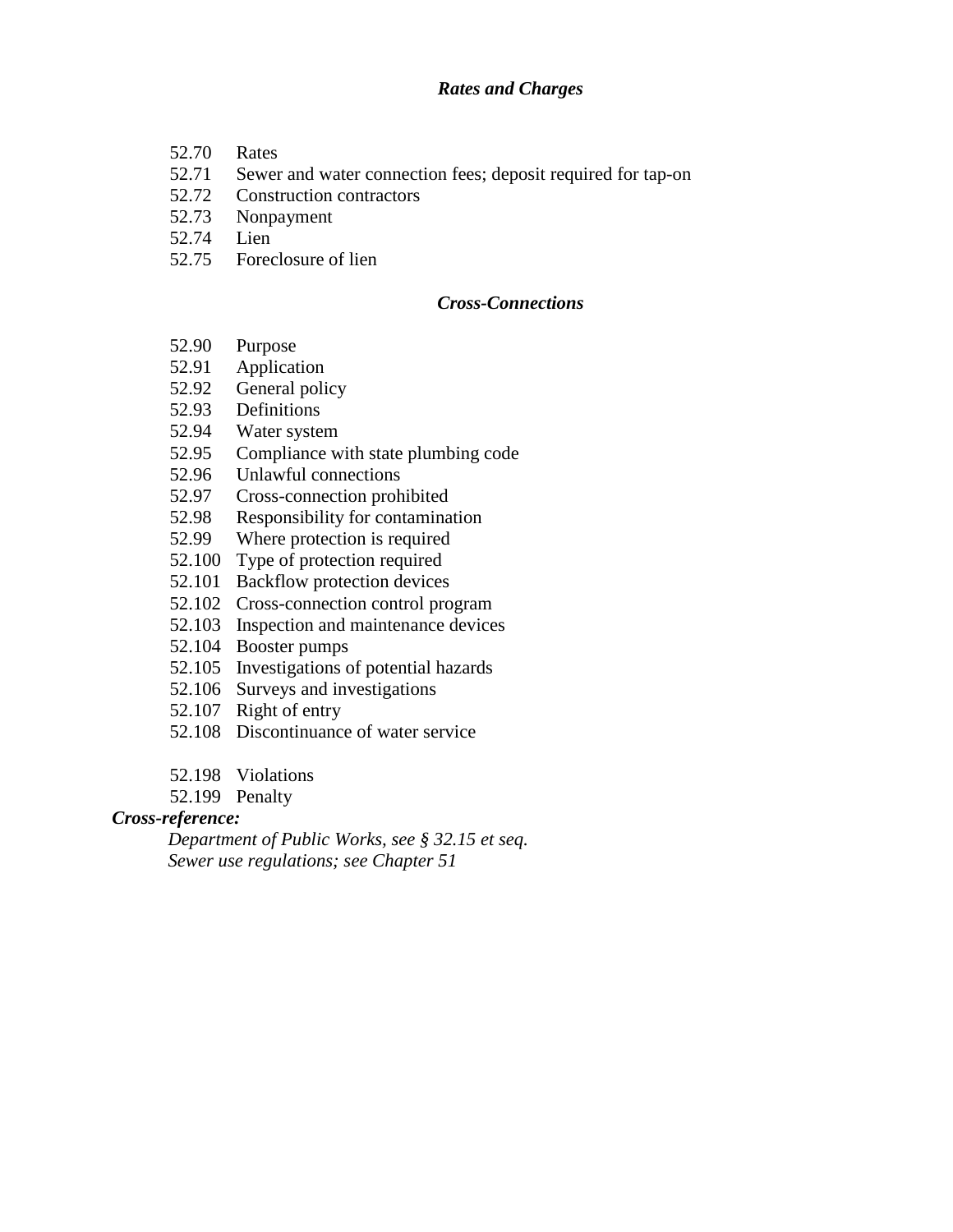## *GENERAL PROVISIONS*

#### **§ 52.01 DIRECTOR OF PUBLIC WORKS**

There is created the position of Director of Public Works who shall be appointed by the Village Manager. The Director shall have control and supervision over all employees assigned to that Department.

#### **§ 52.02 DUTIES**

The Director shall have charge over all buildings, equipment, and supplies used in the production and treatment of water and in the treatment of sanitary sewage and stormwater. All construction, repair, maintenance, and improvements of plants and facilities shall be under his supervision.

#### **§ 52.03 METERS REQUIRED**

All premises using the Village water supply must be equipped with an adequate water meter installed in a location of easy access, furnished by the Village but paid for by the consumer; provided, however, that such water service may be supplied by the Village at a flat rate charge until such meter may be installed. Before any premises are occupied, a water meter shall be installed therein as herein required, or application made for such water service at the flat rate charge until a meter can be installed or not water shall be furnished to such premises. Penalty, see § 10.99

#### **§ 52.04 READING METERS**

The Director of Finance shall read, or cause to be read, every water meter used in the Village at such times as are necessary so that water bills may be sent out at the proper time. Forms for the reading of water meters may be submitted to the consumer by the Department of Finance, to be used by the consumer in reporting the meter figures to the Department. In default of a reading by the consumer, submitted on forms supplied, the Director of Finance may read the meter or affix a figure representing the average use of water on subject premises.

#### **§ 52.05 TESTING METERS**

Any municipal water meter may be taken out at tested by the Village upon the complaint of a consumer upon the payment of a fee determined and established from time to time by the Board of Trustees. If, upon test, the meter is not within 3% of being accurate, it shall be repaired or replaced and the fee shall be returned to the consumer.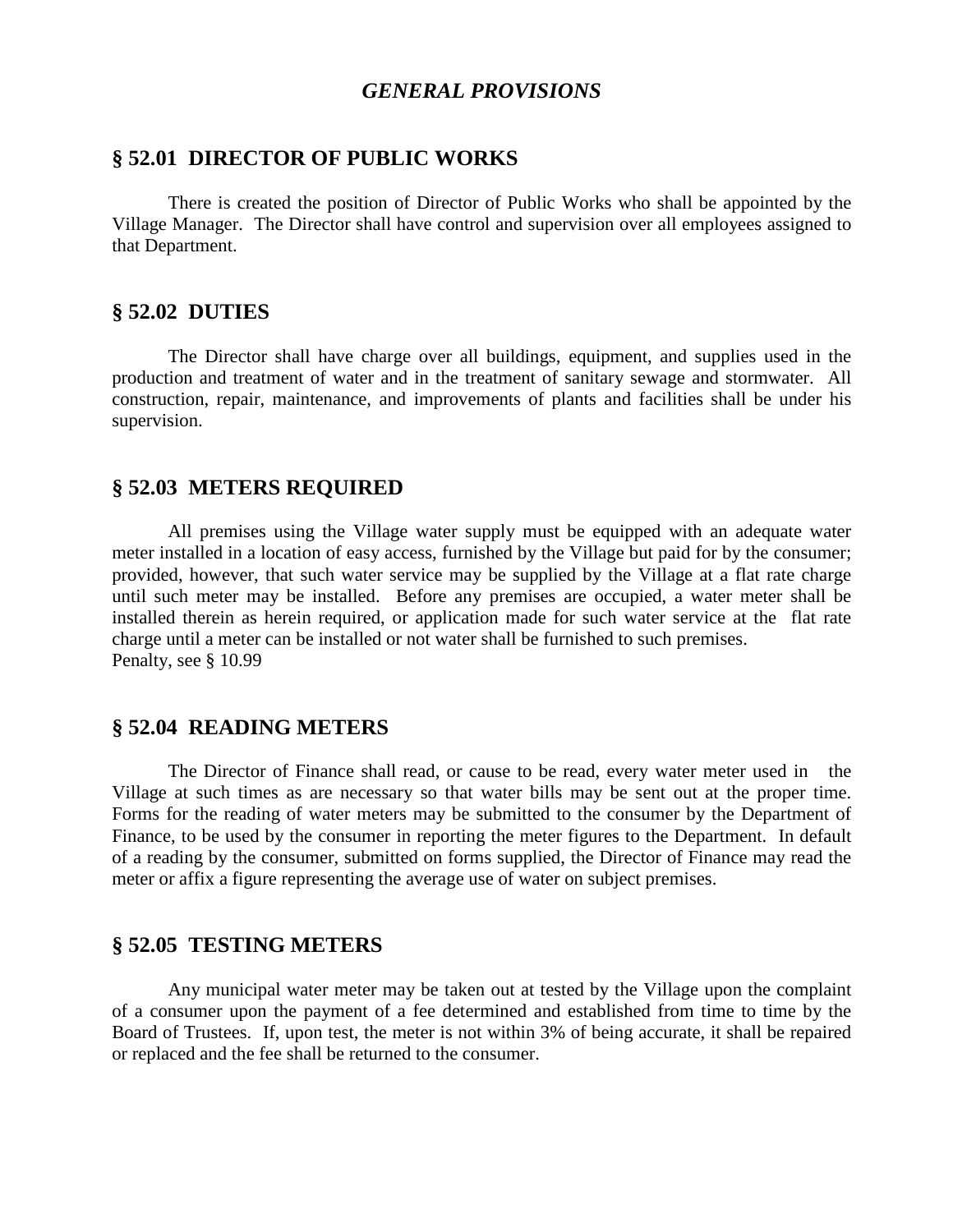#### *SEWER USER CHARGE FOR INDUSTRIAL AND NONINDUSTRIAL USERS*

#### **§ 52.30 AUTHORITY AND GENERAL PURPOSE**

(A) This subchapter is promulgated pursuant to the statutory authority contained in ILCS Ch. 65, Act 5, § 11-1-1 and further pursuant to the requirements and conditions of Illinois Grant Project C170663.

(B) The purpose of this subchapter is to establish a sewer user charge system to pay for the operations, maintenance, and replacement of the sewage treatment works of the Village; to establish principles of application, classes of users, procedures, rate bases, manner of revenue collection, penalties for refusal to pay, and procedures or disconnection in the event of nonpayment.

(C) This subchapter supplements the sewer use regulations in Chapter 51 and shall be applied collaterally with the "Sewer User Charge Rate Ordinance," which is hereby adopted by reference as if set forth fully herein and is available for public inspection in the office of the Village Clerk.

#### **§ 52.31 POLICY; PREAMBLE**

(A) *Declaration of policy.* It is hereby declared to be the policy of the Village to adhere to the Special Conditions and General Conditions of State Grant C170663. References to "Conditions" hereinafter refer to the appropriate division of the General Conditions.

(B) *Adoption of authority, purpose, preamble, and general conditions.* The Board of Trustees adopts the authority and general purpose set forth in § 52.30, the preamble of the ordinance on which this subchapter is based set forth in division (C) herein and such assumptions and analyses contained therein as a basis for the establishment of a method of procedure for the assessment and collection of a user charge pursuant to the General Conditions cited in division (A) herein.

(C) *Preamble and considerations.* The Board of Trustees has ordained this subchapter considering the following:

> (1) Operation, maintenance, and replacement costs are incurred by the Village for collection, conveyance treatment, and disposal of wastewater from various classifications of users connected to the Village system;

> (2) Costs result from, but are not necessarily limited to, labor, utilities, administrative, chemical, supplies, depreciation, and equipment replacement requirements connected with the operation of Village-owned sewers, pumping stations, and treatment facilities;

> (3) The conditions contained within Illinois State Grant C170663 provide that an approvable plan and schedule of implementation must be developed for a system of user charges to assure that each recipient of waste treatment services within the applicant's service area will pay its proportionate share of the costs of operation and maintenance, including replacement;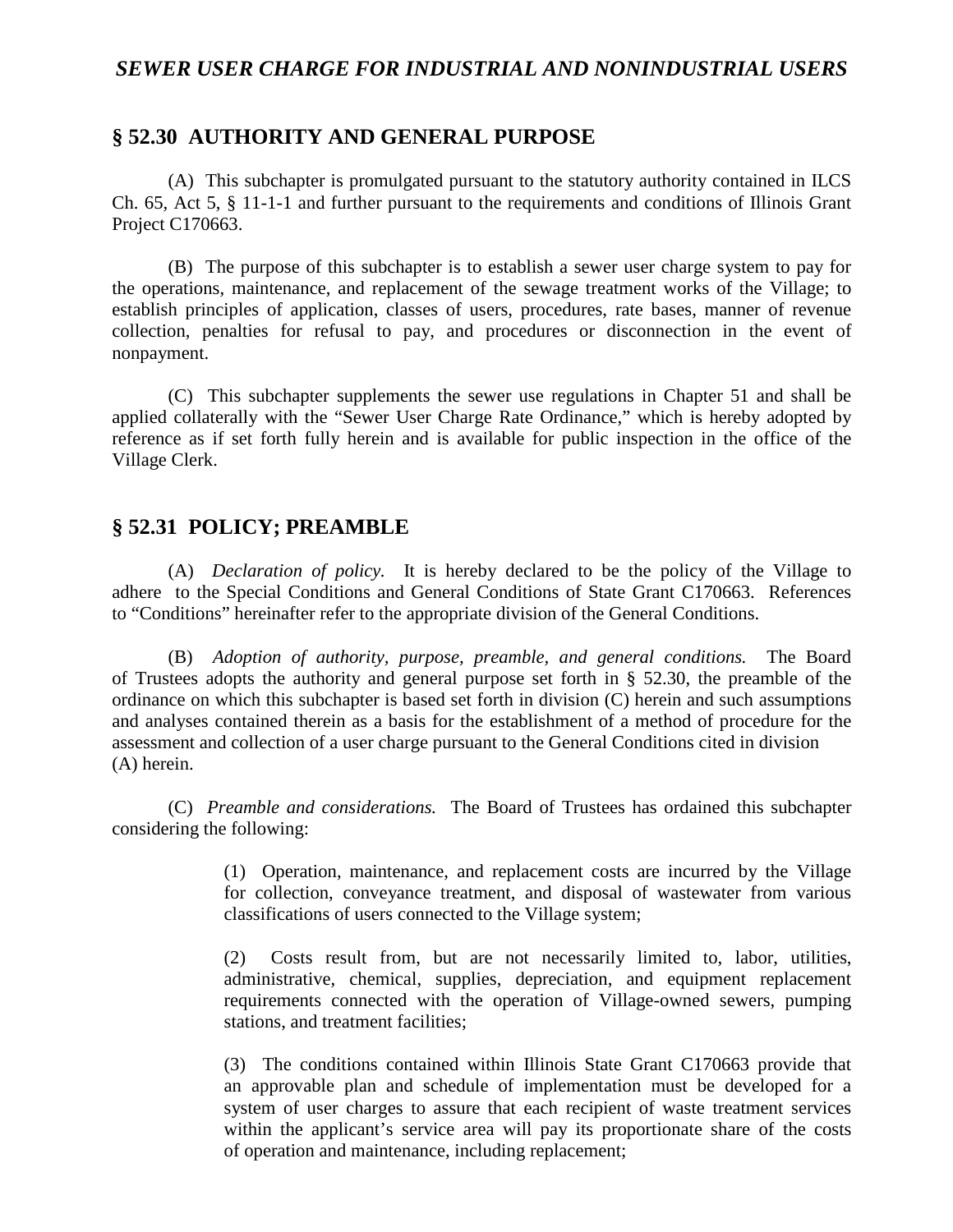(4) The Village has accepted state grant assistance subject to these provisions, a user charge system for all users must be implemented;

(5) The Board of Trustees has authorized the necessary analyses to determine the various classes of users and the bases for annually determining the user charge applicable to the users in each of the various classes;

(6) For the purposes of this subchapter, users are to be classified generally as industrial users and nonindustrial users;

(7) The user charge must result in the distribution of the cost of operation, maintenance, and replacement of the system for each user or user class in proportion to each user's contribution to the total wastewater loading of the system, and that the user charge system must generate sufficient revenue to offset the cost of all system operation, maintenance, and replacement;

(8) Each year following a formal review and analysis of the funds expended by the Village on operation, maintenance, and replacement for the previous year, the Village shall fix the basis for ascertaining user charges for the subsequent fiscal year;

(9) The anticipated costs of such operation, maintenance, and replacement shall include all expenditures to be incurred in:

(a) The General (Corporate) Fund, not including expenditures for capital improvements;

- (b) The Illinois Municipal Retirement Fund;
- (c) The Insurance Fund;
- (d) The Audit Fund; and
- (e) Any other fund or funds established for operating purposes;

(10) It is required, in determining the proportion of each user's contribution to the total wastewater loading of the treatment works, to consider such factors as strength, volume, and delivery flow rate characteristics to ensure a proportional distribution of the operation, maintenance, and replacement costs to each user or user class;

(11) In determining the actual distribution of the cost of operation, maintenance, and replacement of the system, the most efficient means of determining the distribution among the several classes of users would be to install a 7-day continuous recording flow meter and composite sampler in the building service line of each user to provide accurate information as to each user's contribution to the total wastewater loadings of the system;

(12) Since the most efficient method of obtaining results is not necessarily the most cost-effective manner of proceeding, the Village has considered all manner of means of determining each user's contribution to the total wastewater loading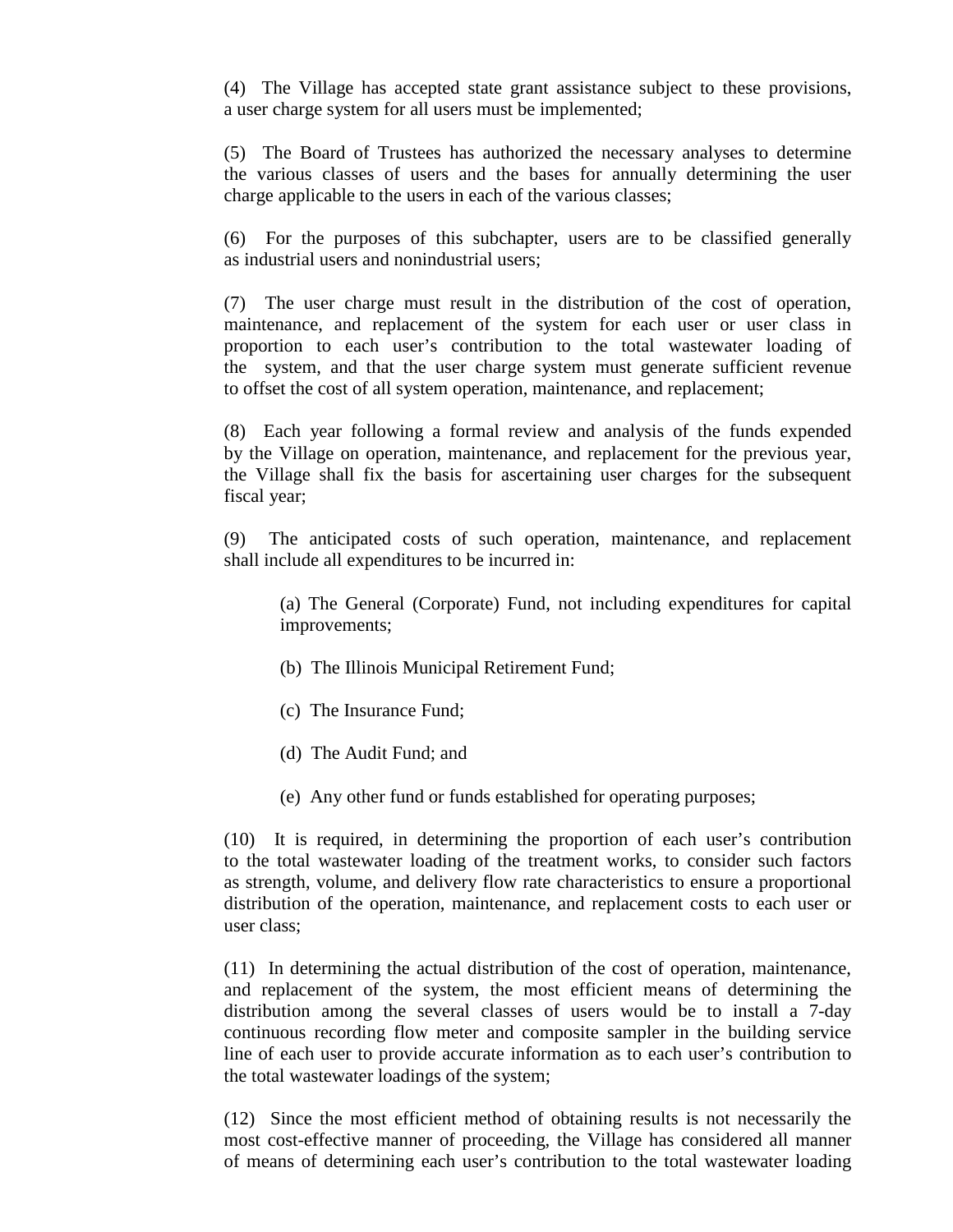and has determined that inasmuch as the majority of user's in the Village's service area are connected to a public water supply system, and since the public water supply system has, as a constituent part in each building, a meter which registers the inflow of water from such public water system to such building, such water meter readings should be utilized to provide a basis for measurement of user contributions for nonindustrial users, where available;

(13) The usual occurrence is that the majority of the water flowing through a meter finds its way to the sanitary sewer system of the building and thence into the sanitary sewer system of the Village;

(14) Such means of measurement, where available, provides the most costeffective basis of ascertaining the user's contribution to the system, not withstanding the fact that all water registering on the meter does not necessarily flow into the sewage system;

(15) The Village has determined for each user class the approximate percentage of such water not returned to the sewer system, and, for purposes of administering a sewer system user charge, shall adjust metered water usage accordingly;

(16) For some industrial users, as defined herein, where the Village is required to measure not only volume but strength and flow rate characteristics in order to ensure a proportional distribution of the operation, maintenance, and replacement costs, the Village has determined that such users must install a 7-day continuous recording flow meter and/or a composite sampler in a structure located on the building service line to enable the Village to obtain exact information;

(17) All nonindustrial buildings occupied by one family or less which are on a private well system shall be considered equal and subject to a flat rate estimate of water use;

(18) The total waste flows arriving at the treatment works of the Village are in excess of the combination of water meter readings, waste flow meter readings, and flat rate estimates of all users due to the infiltration and inflow of other waters into the system;

(19) It is necessary to utilize the combination of water meter readings, waste flow meter readings, and flat rate estimates in addition to the number of connections to the system by each class to create a proportionate means of dividing among the several user classes, the total operation, maintenance, and replacement costs attributable to such infiltration and inflow;

(20) The user charges require annual review and revision to reflect actual treatment works operation, maintenance, and replacement costs, and the proportional distribution thereof;

(21) The Village must maintain records to document compliance with the State requirements; and

(22) The Board of Trustees has directed the Village Attorney to prepare the ordinance, upon which this subchapter is based, reflecting the bases which the staff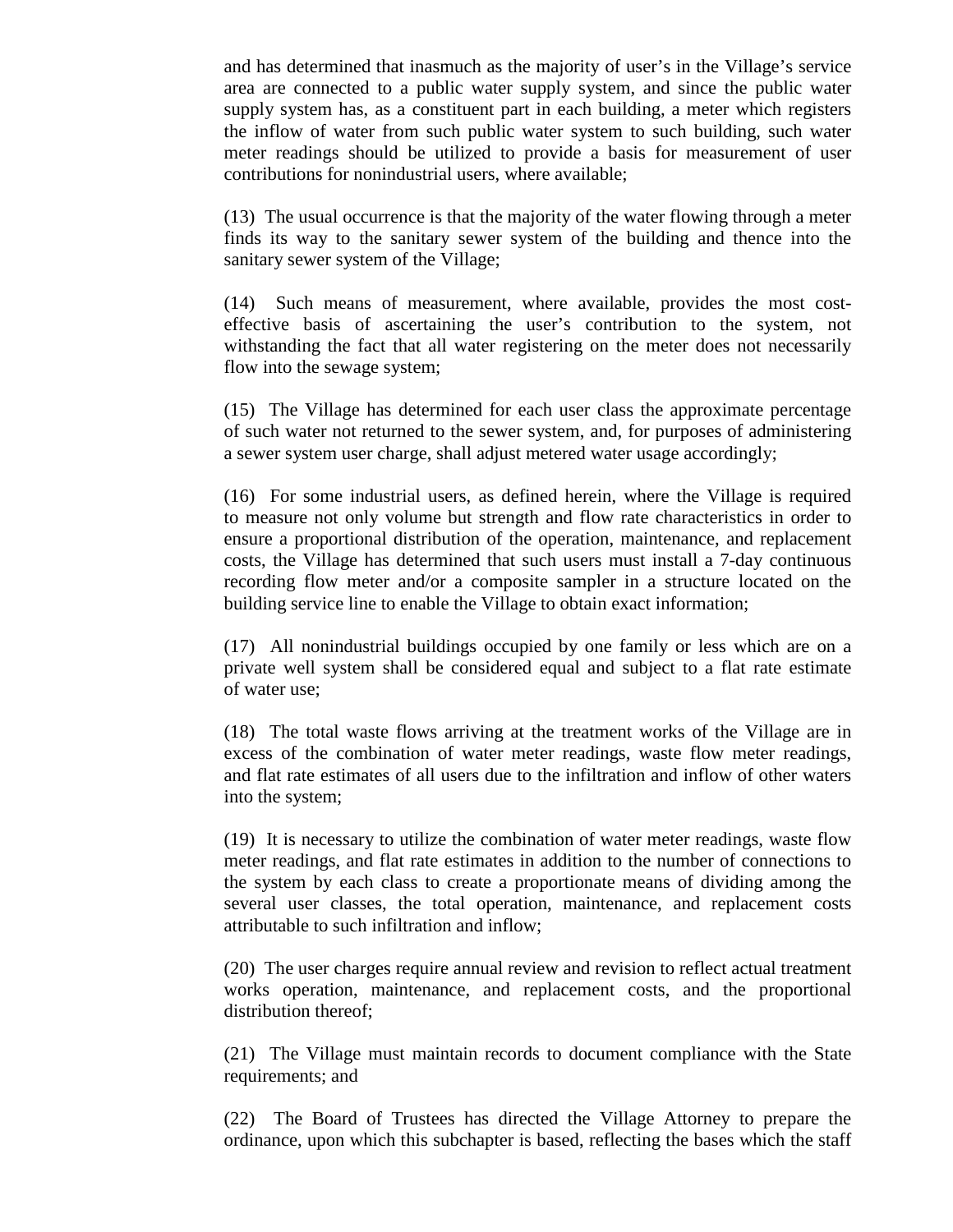has determined in accordance with the pertinent provisions of the act of the state under which the Village operates.

# **§ 52.32 DEFINITIONS**

For the purpose of this subchapter, the following definitions shall apply unless the context clearly indicates or requires a different meaning:

*AMMONIA-NITROGEN.* Ammonia concentration expressed in milligrams per liter as N, contained in wastewater and measured by acceptable methods defined in Title 40, Section 136 of the Federal Regulations.

*BOD (denoting BIOCHEMICAL OXYGEN DEMAND).* That amount of oxygen expressed in milligrams per liter utilized in five days at 20° C. for biochemical oxidation of the organic matter present in wastewater and measured by acceptable methods defined in Title 40, Section 136 of the Federal Regulations.

*COMPOSITE 24-HOUR SAMPLER.* A sampling device approved by the Village capable of being installed in a sampling manhole and capable of taking flow proportioned wastewater samples over a continuous 24-hour period.

*DEBT SERVICE CHARGE.* The nonindustrial debt service unit charge shall be calculated by dividing that portion of interest, principal, and coverage of bonds outstanding allocable to the nonindustrial user class by the "total water used" for the nonindustrial class as determined by water meter readings and shall be expressed in dollars per 1,000 gallons of water use. The "industrial debt service unit charge" shall be calculated by dividing that portion of interest, principal, and coverage of bonds outstanding allocable to the industrial user class by the "total waste discharged" for the industrial user class and shall be expressed in dollars per 1,000 gallons of waste discharged.

*DEPRECIATION*. The amortization of the original cost of personal property and real property over the anticipated useful life. *PERSONAL PROPERTY* shall mean items of moveable furniture, fixtures, and equipment. *REAL PROPERTY* refers to the building and appurtenances thereto including all items that become an integral part thereof. *REAL PROPERTY* also includes all items which remain at one location for their useful life.

*FLAT RATE ESTIMATES.* The water estimated to be used, or to have been used, by a structure not equipped with a water meter. Such estimate shall be based upon the Village's analysis of comparable structures with similar uses and similar number of occupants.

*FLOW METER.* A fluid measuring device approved by the Village capable of being installed in a sampling manhole and capable of registering continuous flow rates over a 7-day period.

*INDUSTRIAL USER.* Any user of the sewer system who discharges industrial wastes as defined below or who discharges wastes of normal domestic strength in quantity exceeding 1,000,000 gallons per year.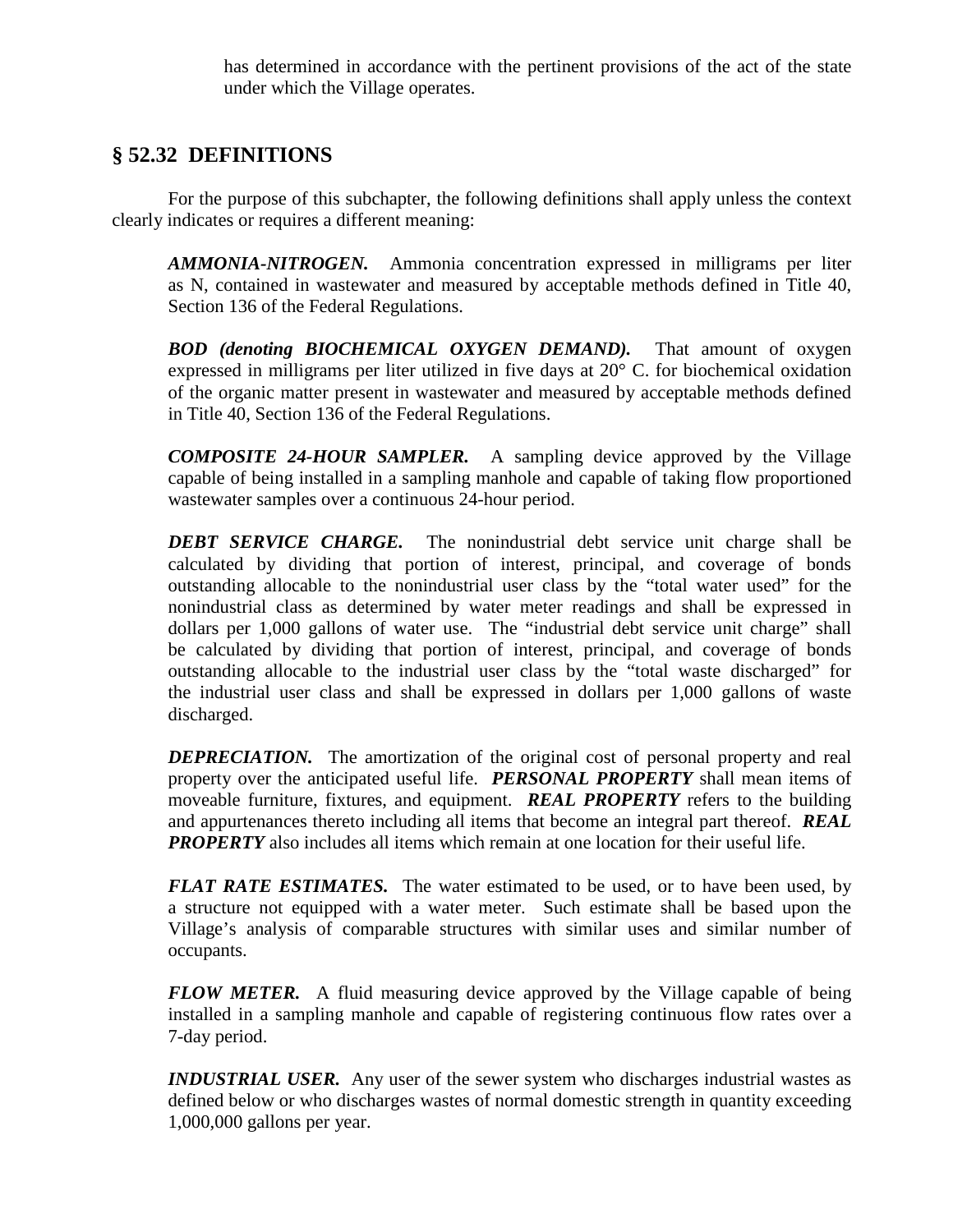*INDUSTRIAL WASTE.* The wastewater discharged, permitted to flow, or escaping from any industrial, manufacturing, commercial, or business establishment or process, or from the development, recovery, or processing of any natural resource as distinct from employees' wastes or wastewater from sanitary conveyance.

*INFILTRATION.* Extraneous waters entering a sewer system as defined in Title 40, Section 35.905-9 of the Federal Regulations.

*INFLOW.* Extraneous waters discharged into a sewer system as defined in Title 40, Section 35.905-11 of the Federal Regulations.

*MAINTENANCE.* All manner of activity necessary including labor, supply, contract repair work, and administrative requirements to maintain the works, assets, and property of the Village for the purpose of insuring its continued and uninterrupted operation.

*NONINDUSTRIAL USER.* All users not specifically defined as industrial users.

*NORMAL DOMESTIC SEWAGE.* All household-type wastes discharged from places of human habitation, including sanitary conveniences and kitchen and laundry wastes. Discharge waste strength shall be considered to average 200 mg/l BOD, 250 mg/l suspended solids, and 20 mg/l ammonia nitrogen at a discharge rate of 100 gallons per capita per day. This loading equates to 0.17 pounds of BOD, 0.20 pounds of suspended solids, and 0.017 pounds of ammonia nitrogen per capita per day.

*OPERATION.* All manner of activity necessary including labor, electrical power, fuel, chemical, supply, and administrative requirements to properly conduct the functions of collection, conveyance, treatment, and disposal of wastewater generated within the Village.

**PRIVATE WATER METER.** An existing water meter or a meter required to be installed by this subchapter on any privately-owned water supply.

*PUBLIC WATER METER.* The water meter installed within the water piping system of any building by the Village.

*REPLACEMENT*. The provision for and the installation of replacement equipment, accessories, or appurtenances which are necessary during the service life of the treatment works to maintain the capacity and performance for which such works were designed and constructed.

**SAMPLING MANHOLE.** A structure installed in the building service line accessible to Village personnel and being capable of housing a flow meter and a composite 24-hour sampler. The construction of such a manhole shall be approved by the Village.

*SEWER USER CHARGE RATE ORDINANCE.* The ordinance passed and as amended from time to time by the Village setting forth rates for applying the sewer user charge, which is on file in the office of the Village Clerk.

*SURCHARGE.* The extra charge for wastes with greater than normal domestic sewage strength, which shall be assessed per pound of excess BOD, suspended solids, and ammonia nitrogen. The surcharge rates shall be as set forth in the "Sewer User Charge Rate Ordinance" on file in the office of the Village Clerk.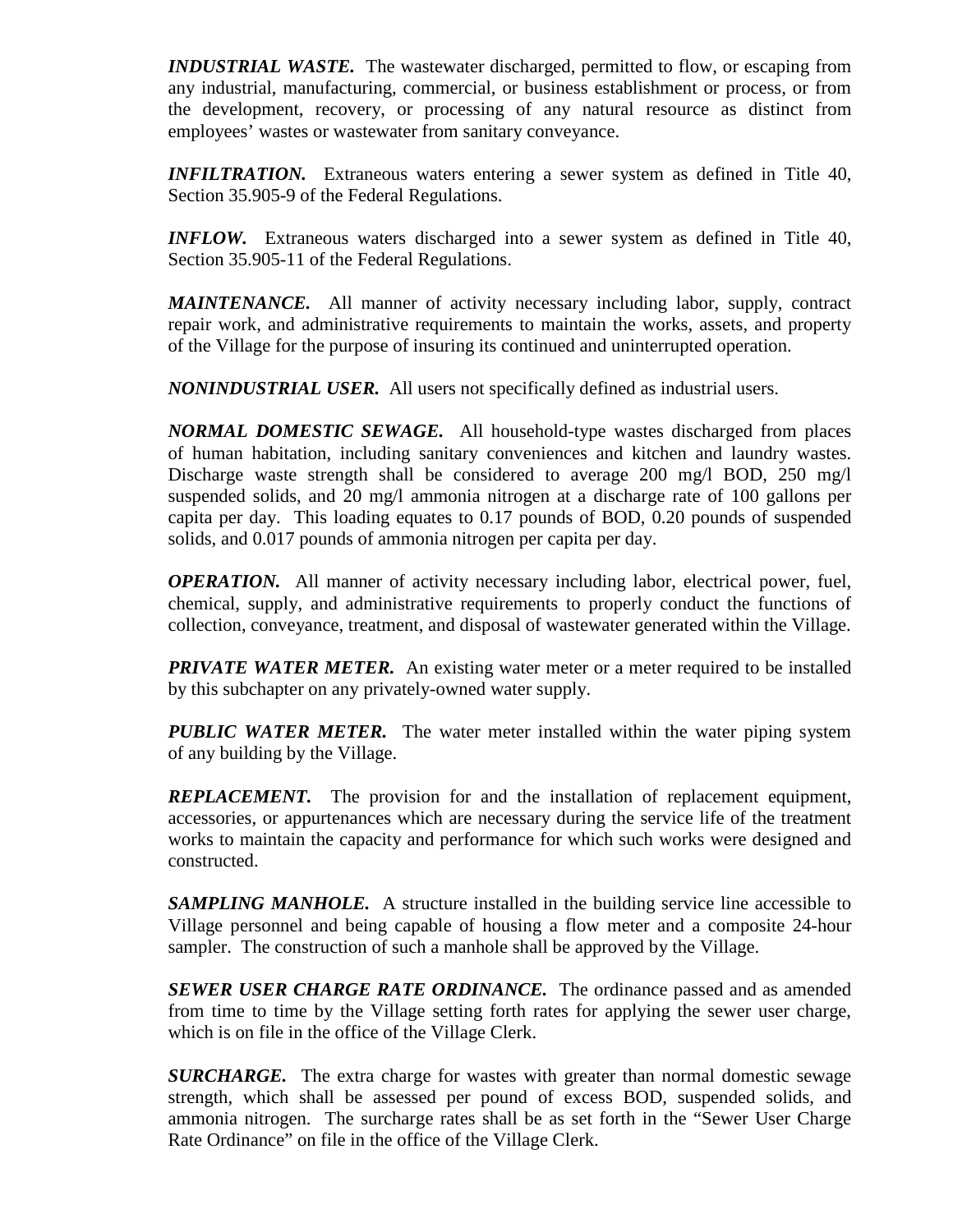*SUSPENDED SOLIDS.* Filterable solids expressed in milligrams per liter, contained in wastewater and measured by acceptable methods defined in Title 40, Section 136 of the Federal Regulations.

*USEFUL* or *SERVICE LIFE.* The period of time that a particular component of the works of the system can reasonably be expected to perform the function intended in its design before replacement or extensive rehabilitation is required.

*USER.* Any individual, corporation, or other legal entity with a connection or connections for discharging wastewater to the sanitary sewer system and/or sewage treatment works of the Village.

*VILLAGE.* The Village and the Board of Trustees thereof, and any reference thereto shall mean all territory within the perimeter of the Village's service and jurisdictional boundaries.

*WATER NOT RETURNED TO SYSTEM.* Water used and measured but not discharged to the sanitary sewer system, such as water used for industrial cooling purposes with discharge to storm drainage systems or water lost through lawn sprinkling or garden use.

*WATER METER READINGS.* The monthly, quarterly, or annual water meter readings obtained by the Village.

*WORKS OF THE SYSTEM.* This phrase includes interceptor sewers, pumping stations, sewage collection facilities, and treatment works.

# **§ 52.33 DECLARATION OF USER CLASSIFICATIONS**

For purposes of this subchapter, users of the works of the system, as defined above, are hereby classified as Industrial Users and Nonindustrial Users.

# **§ 52.34 ANTICIPATED COSTS; OPERATION, MAINTENANCE, AND REPLACEMENT**

(A) Prior to the close of each fiscal year, the Village shall prepare an estimate of anticipated costs of operation, maintenance, and replacement for the forthcoming fiscal year, specifically including replacement, renewals, and depreciation of real and personal property. Such estimate of anticipated costs shall be prepared in accordance with and based upon generally accepted accounting principles.

(B) The estimate of anticipated costs shall be submitted to the Board of Trustees and shall be considered and amended if necessary and shall be adopted by the Board of Trustees for the subsequent year by ordinance.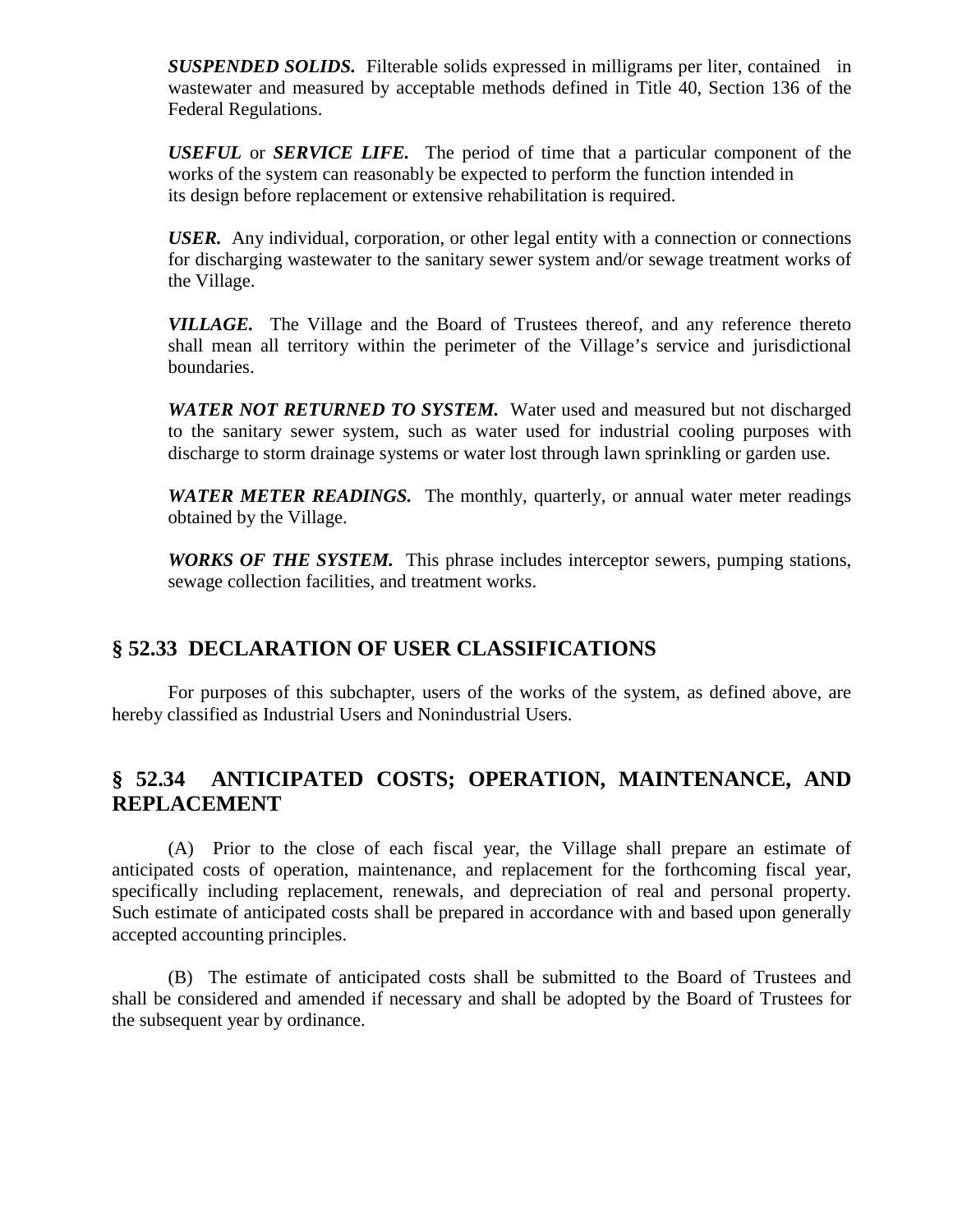#### **§ 52.35 USE BASES**

There shall be submitted to the Board of Trustees, simultaneously with the estimate of anticipated costs, the individual components and summary total of the following parameters determined from data recorded during the previous fiscal year:

(A) The component quantities and totals of yearly water use obtained from public water meter readings and flat rate estimates for each user class.

(B) The component quantities and totals of the yearly water use obtained from private water meter readings for each user class.

(C) The yearly quantity of water not returned to system for each user class.

(D) The number (and percentage of total) connections to the works of the system by each user class.

(E) The yearly infiltration and inflow quantities received by the works of the system and processed through the wastewater treatment facilities.

(F) The "total waste discharged" to the works of the system (and percentage of total) for each user class obtained by adding the quantities determined in (A) and (B) and deducting the amount determined in (C) above.

(G) The distribution of infiltration and inflow quantities to each user class obtained by allocating one-half of the quantity determined in (E) above to each class based upon percentage of total connections determined in (D) above and the remaining one-half based upon the percentage of "total waste discharged" determined in (F) above.

(H) The yearly total quantities of BOD, suspended solids, and ammonia-nitrogen received by the works of the system and processed through the wastewater treatment facilities.

#### **§ 52.36 DECLARATION OF COSTS**

Not less than annually, the Board of Trustees shall determine and declare for purposes of adopting or amending the "Sewer User Charge Rate Ordinance," the following:

(A) The projected yearly cost or operation, maintenance, and replacement of the proportion of the works of the system attributable to waste volume (flow).

(B) The projected yearly cost of operation, maintenance, and replacement of the proportion of the works of the system attributable to BOD, suspended solids, and ammonianitrogen strength.

#### **§ 52.37 DECLARATION OF USE**

(A) Not less than annually, the Board of Trustees shall determine and declare, for purposes of adopting or amending the "Sewer Use Charge Rate Ordinance," the "Use Based on Volume" and percentage of total thereof obtained by the addition of the total wastes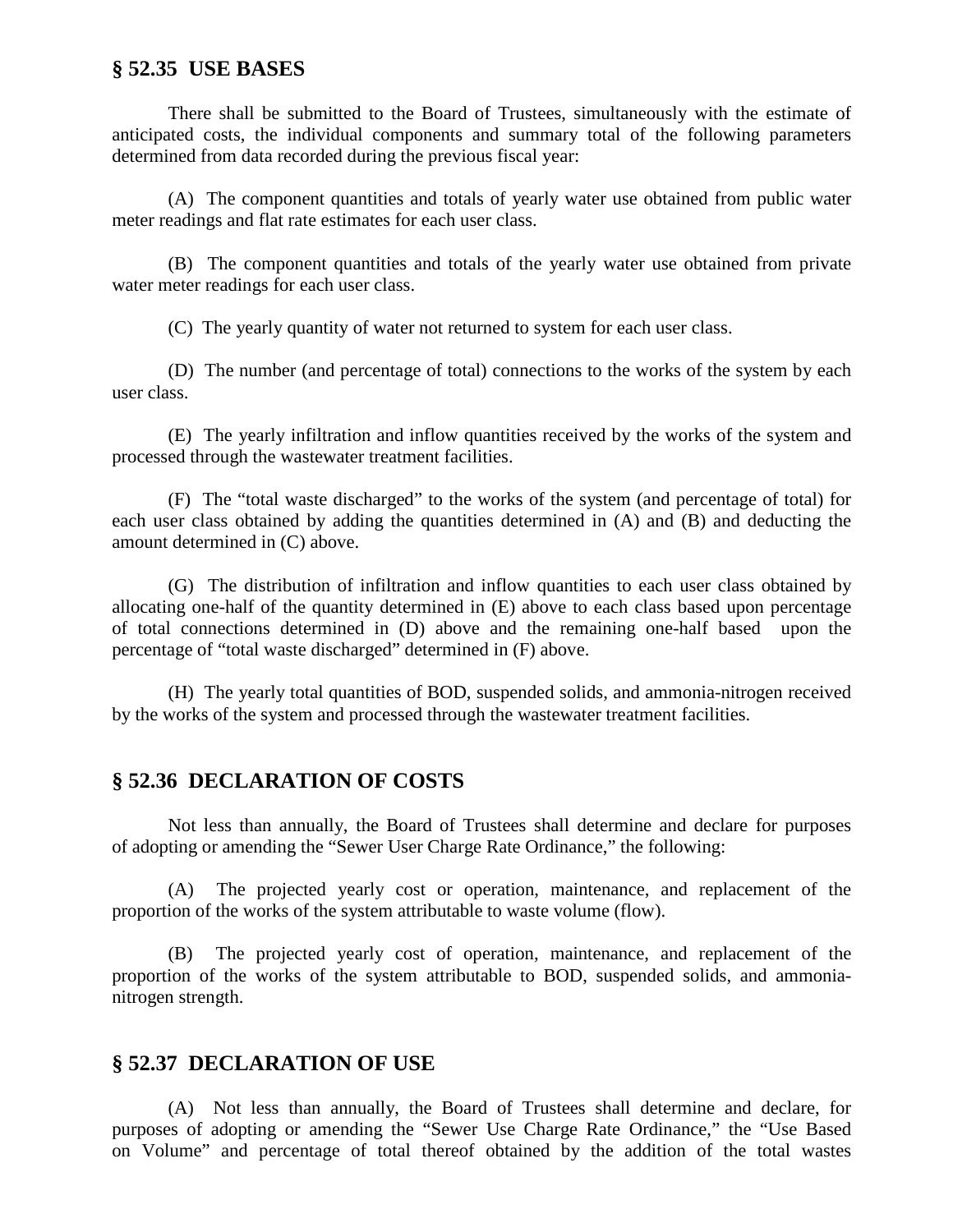discharged by each user class as determined in § 52.35(F) above and the allocable infiltration and inflow for each user class determined in § 52.35(G).

(B) Similarly, the Board of Trustees shall determine and declare the "Use Based on Strength" and percentage of total thereof obtained by multiplying the yearly total quantities of BOD, suspended solids, and ammonia-nitrogen determined in § 52.35(H) by the percentage of "total waste discharged" for each user class determined in § 52.35(F).

#### **§ 52.38 DECLARATION OF COST DISTRIBUTION**

(A) Not less than annually, the Board of Trustees shall determine and declare for purposes of adopting or amending the "Sewer Usage Charge Rate Ordinance," the distribution costs allocable to each use class obtained by multiplying the waste flow-rated costs determined in § 52.36(A) by the percentage of "Use Based on Volume" for each category as determined in  $§ 52.37(A).$ 

(B) Similarly, the Board shall determine and declare the distribution of costs allocable to each user class obtained by multiplying the waste strength-related costs determined in § 52.36(B) above by the percentage of "Use Based on Strength" for each category as determined in § 52.37(B).

(C) The sum of the costs obtained in divisions (A) and (B) of this section shall constitute the "Total Operation, Maintenance, and Replacement Cost" for each user class for the forthcoming fiscal year, and shall be declared as such by the Board of Trustees.

## **§ 52.39 USER RATES PER UNIT COSTS**

Not less than annually, the Board of Trustees shall further determine the user charge cost per unit of measurement applicable to each user within each user class as follows:

(A) The industrial user charge unit cost shall be calculated by dividing the yearly "total operation, maintenance, and replacement costs" for the industrial user class determined in § 52.38(C) by the "total waste discharged" for the industrial user class determined in § 52.35(F) and shall be expressed in dollars per 1,000 gallons of wastes discharged.

(B) The nonindustrial user charge unit costs shall be calculated by dividing the yearly "total operation, maintenance, and replacement costs" for the nonindustrial user class determined in § 52.38(C) by the "total water used" for the nonindustrial user class the sum of § 52.35(A) and (B), less industrial class consumption and shall be expressed in dollars per 1,000 gallons of water use.

(C) Application of the rates determined in divisions (A) and (B) of this section shall be based on the assumption that wastes discharged by an individual user within any user category have, as a minimum, the characteristics of normal domestic sewage as defined in the definitions set forth in § 52.32 thereby precluding "negative" or less than base charges for weak strength wastes; however, where approved industrial pretreatment facilities are provided, the Village may, on a case by case basis, establish equitable charges based upon the actual strength of the pretreated wastes received by the Village. If the new rate or rates determined in divisions (A) or (B) of this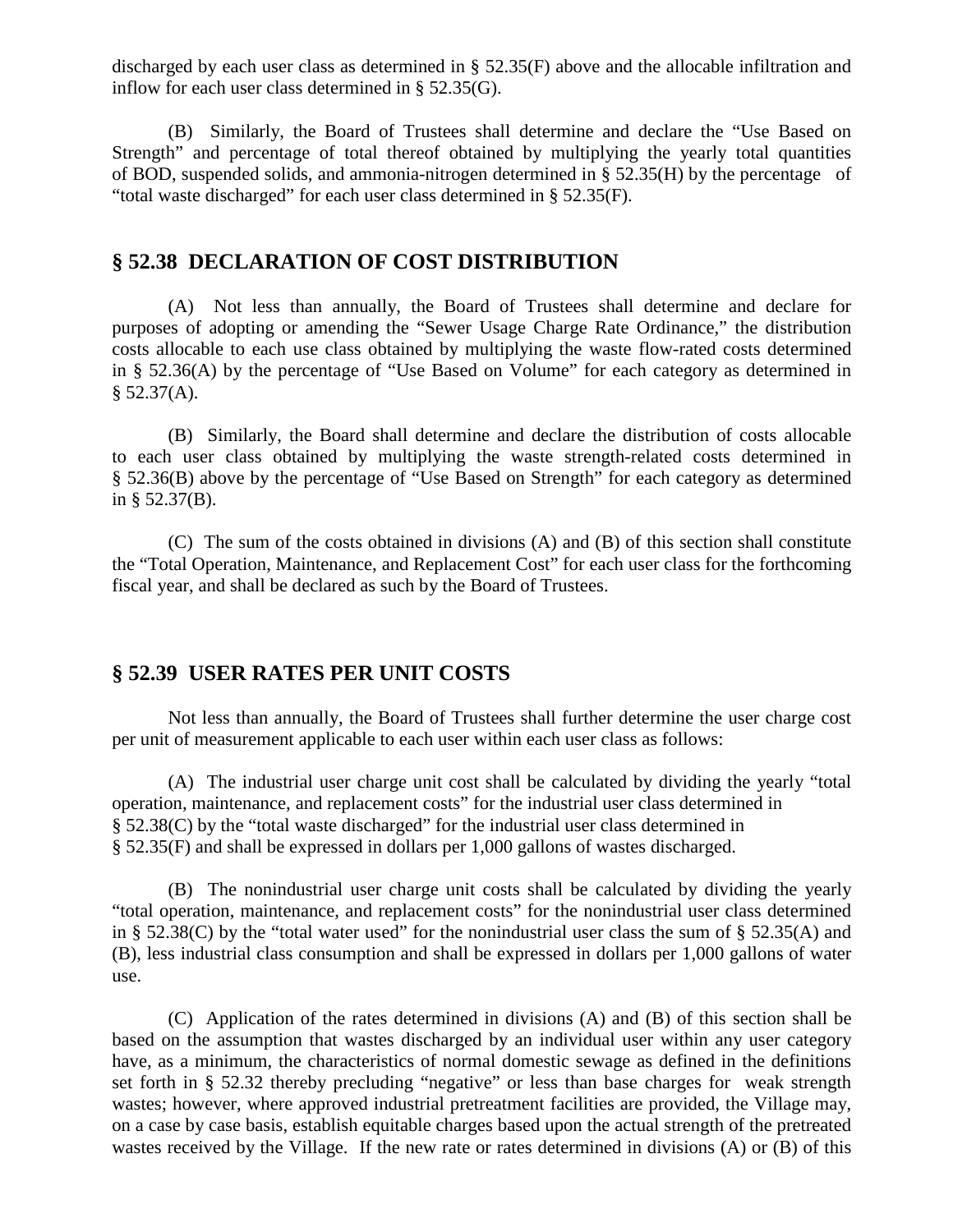section are different from the then current rate(s), the Board of Trustees shall amend the "Sewer Use Charge Rate Ordinance" by rescinding the applicable current rate(s) and establishing the new rate(s).

### **§ 52.40 COMPUTATION OF TOTAL WASTEWATER SERVICE CHARGE**

(A) The total wastewater service charge shall be computed by adding together the charge based upon flow (see §52.39), the surcharge for excess strength and the debt service charge.

(B) The minimum charge shall be based upon a minimum water usage as determined from time to time by the Board of Trustees.

## **§ 52.41 REVENUES**

All revenues and moneys derived from the operation of the sewerage system shall be deposited in the sewerage account of the sewerage fund. All such revenues and moneys shall be held by the Village Treasurer separate and apart from his private funds and separate and apart from all other funds of the Village and all of said sum, without any deductions whatever, shall be delivered to the Village Treasurer not more than ten days after receipt of the same, or at such more frequent intervals as may from time to time be directed by the President and Board of Trustees. The Village Treasurer shall receive all such revenues from the sewerage system and all other funds and moneys incident to the operation of such system as the same may be delivered and deposited in the same in the account of the fund designated as the "Sewerage Fund of the Village." The Treasurer shall administer such fund in every respect in the manner provided by statute of the "Revised Cities and Village Act," effective January, 1942.

# **§ 52.42 ACCOUNTS**

(A) The Village Treasurer shall establish a proper system of accounts and shall keep proper books, records, and accounts in which complete correct entries shall be made of all transactions relative to the sewerage system, and at regular annual intervals he shall cause to be made an audit by an independent auditing concern of the books to show the receipts and disbursements of the sewerage system.

(B) In addition to the customary operating statements, the annual audit report shall also reflect the revenues and operating expenses of the wastewater facilities, including any replacement cost, to indicate that sewer service charges under the user charge system and capital amounts required to be recovered under the industrial cost recovery system do in fact meet these regulations. In this regard, the financial information to be shown in the audit report shall include the following:

- (1) Flow data showing total gallons received at the wastewater plant for the current fiscal year;
- (2) Billing data to show total number of gallons billed;
- (3) Debt service for the next succeeding fiscal year;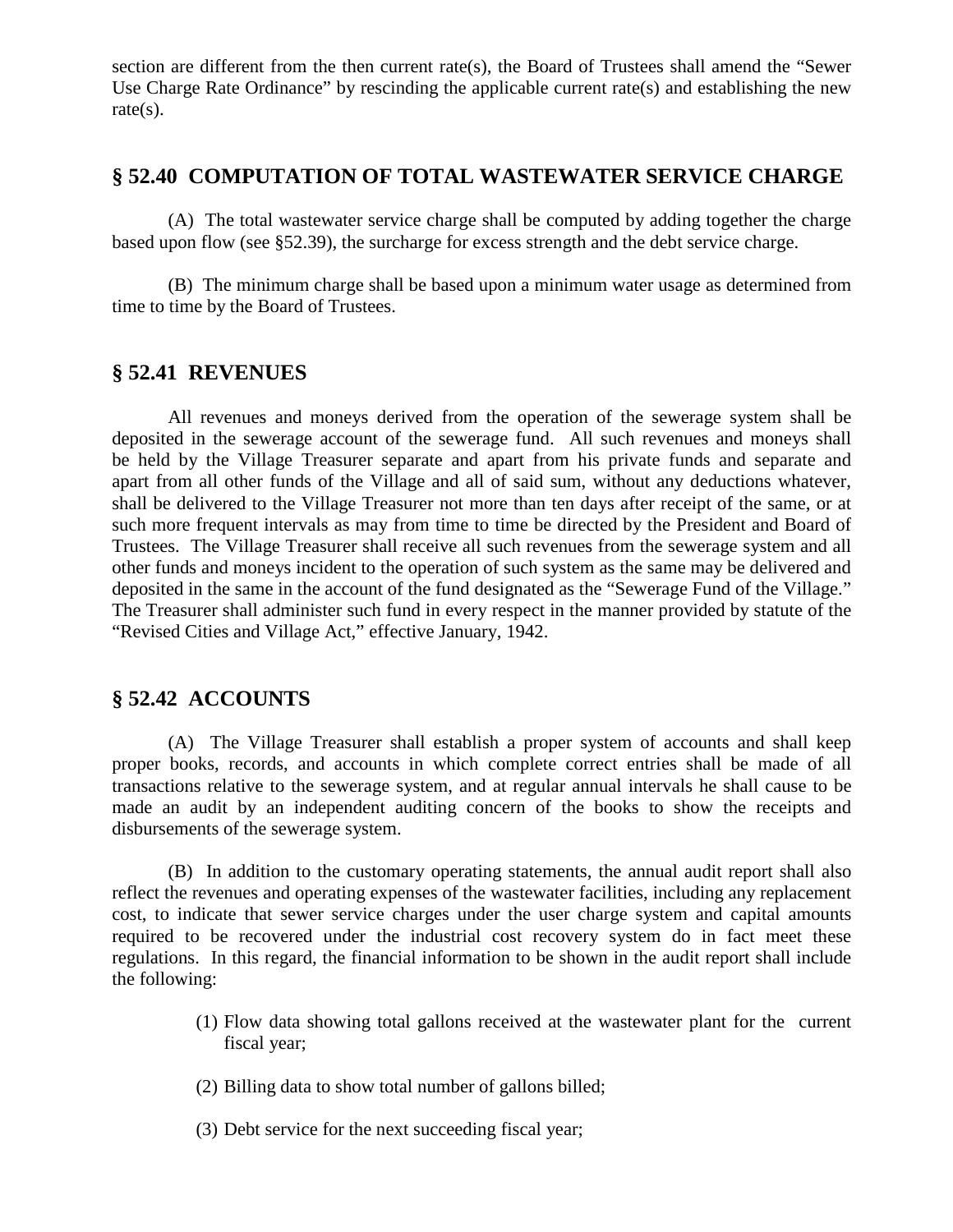- (4) Number of users connected to the system;
- (5) Number of nonmetered users; and
- (6) A list of users discharging nondomestic wastes (i.e., industrial users) and volume of waste discharged.

#### **§ 52.43 ACCESS TO RECORDS**

The Illinois Environmental Protection Agency or its authorized representative shall have access to any books, documents, papers, and records of the Village which are applicable to the Village system of user charges or industrial cost recovery for the purpose of making audit, examination, excerpts, and transcriptions thereof to insure compliance with the terms of the special and general conditions to any state grant.

#### **§ 52.44 RESPONSIBILITY AND AUTHORITY**

The Village has and maintains the responsibility and authority to:

- (A) Exclude certain industrial contaminants or wastes from the works of the system.
- (B) Require industrial waste pretreatment where necessary.

(C) Contract with industries to control discharges limited by the Village's National Pollutant Discharge Elimination System permit(s).

- (D) Contract with industries to maintain discharge controls.
- (E) Meter flows and measure strengths of industrial waste discharges.
- (F) Verify industrial waste data furnished by industries.
- (G) Contract with other wastewater treatment authorities for waste treatment service.

# **§ 52.45 INSTALLATION OF SAMPLING MANHOLES, FLOW METERS, AND COMPOSITE 24-HOUR SAMPLERS**

After the effective date of this subchapter, each industrial user, where required by the Village and within 180 days of notice by the Village, shall install a sampling manhole complete with flow meter and composite 24-hour sampler on each building service line so designated by the Village.

Penalty, see § 10.99

#### **§ 52.46 INSTALLATION OF WATER METERS ON PRIVATE SUPPLIES**

Within 180 days after the effective date of this subchapter, all sewer users not having a water meter in their source of water supply shall be required to install, at their own expense, a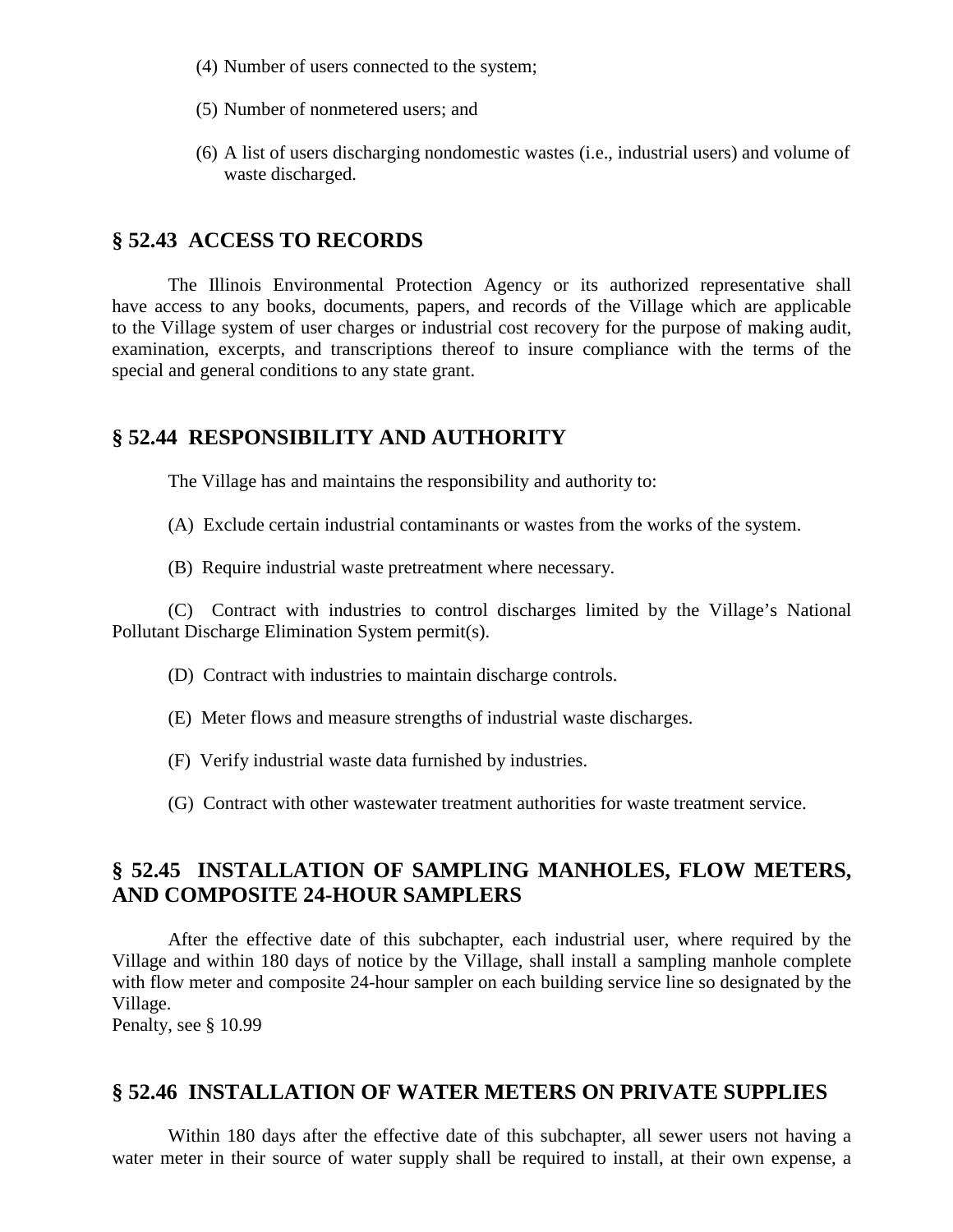water meter approved by the Village between the well or other source of supply and the plumbing system of such building.

Penalty, see § 10.99

# **§ 52.47 MANNER OF COLLECTION**

(A) All user charges levied under the provisions herein shall become a lien upon the lands within the Village on and after the effective date of this subchapter. Bills for water and sewer service charges shall be rendered to each customer at least bi-monthly. In the event any individual consumer receives a two-month bill with charges in excess of \$600, then that individual user shall be billed monthly. All bills are due and payable on or before the  $15<sup>th</sup>$  day of the month next following the date of the bill and before 5:00 p.m. on the due date of the bill. If any bi-monthly or monthly bill shall not be paid on or before its due date, then there shall automatically be charged to the consumer a service charge equal to 10 % of the amount billed for water and sewer service and a delinquency notice shall be sent to the customer. If a customer is delinquent more than once during a one-year period or water has been shut-off for non-payment the Village shall require a deposit of \$100 for a bi-monthly consumer and a deposit of \$500 for a monthly consumer. This non-interest bearing deposit shall remain with the Village for a period of two years without delinquency or will be applied to the final water bill prior to the two year holding period.

(B) Bills for single users with multiple water meters or flow meters shall be considered as one bill, and if any portion thereof is unpaid, the entire amount shall be considered as delinquent. In the event that a bi-monthly user fails to pay the billed charge for 60 days or a monthly user fails to pay the billed charge for 30 days after the due date, the Village shall proceed to terminate service and serve termination notice upon such user, as provided in § 52.48.

# **§ 52.48 TERMINATION PROCEDURES**

(A) It is hereby declared to be a policy of the Board of Trustees that in the event that any person of other legal entity whose residence or other building is connected to sewers which are tributary to the works of the system fails to pay the user charges as assessed under this chapter, they shall, upon due process, be disconnected.

(B) The following procedure, in the event of non-payment of user charges, shall constitute the procedure to be utilized by the Village in terminating service of the user:

> (1) In the event that the payment of the user charge after having been billed in accordance with this chapter remains unpaid 60 days thereafter for a bi-monthly user and 30 days thereafter for a monthly user , a "Water Shut-Off Notice" shall be thumb-tacked or taped to the front door of the building or housing unit within the building.

> (2) If the service address receives a shut off notice, the user shall be fined a service fee of not less than \$25. If the delinquent charges are not paid within seven days after the door tag notice is posted, then the customer shall be granted such hearing or hearings as shall be required by law, if any, and the water service will thereafter be shut off immediately without further notice.

> (3) The manner of severance and procedure for disconnection shall be determined by the Village. Upon completion of said disconnection, the Village shall forward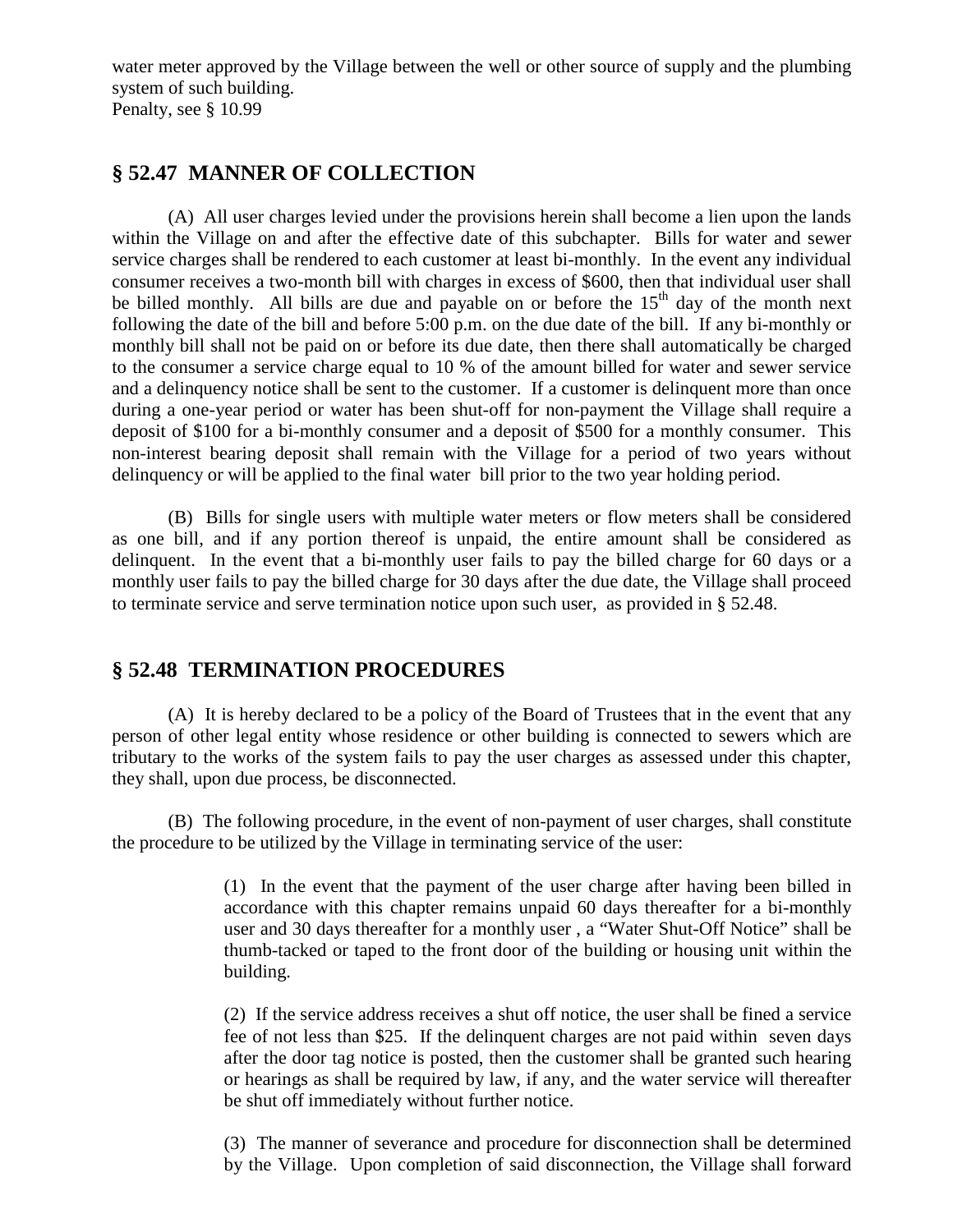to the occupant and owner of the building by certified mail, return receipt requested, or personal service, a bill for the costs of making the disconnection, including all costs for labor and materials, and a \$100 service charge for Village supervision.

## **§ 52.49 REINSTATEMENT OF SERVICE**

In the event of severance of service, the service may be reinstated in the following manner:

(A) Upon payment to the Village of the full delinquency, plus penalties, plus the cost of the disconnection and the \$100 Village supervision fee, the Village will issue a permit for reconnection of the building service line to the works of the system. Such reconnection costs, plus inspection fees in accordance with any applicable provisions of this code and other ordinances of the Village, shall be at the sole expense of the user and/owner of the property.

(B) Upon reconnection and payment of all costs described above, the Village, through its agents, shall remove the red-tag from the building, and the building shall, so far as the Village is concerned, be "fit for human occupancy."

## **§ 52.50 INSPECTIONS AND METER READINGS ON PRIVATE PROPERTY**

(A) From and after the passage of this subchapter, authorized Village personnel shall have the right to enter upon private property to take water meter readings and to take flow meter readings and composite samples from meters and samplers installed therein.

(B) Village personnel shall be considered authorized under this subchapter if they have been bonded and insured and have been issued Village badges which contain their photograph and other identification information.

(C) In the event of a refusal to permit Village personnel upon private property, the authorized person shall seek the assistance of the local Police Department or the County Sheriff's Office, and shall make the inspection accompanied by such officer. Failure to permit such meter readings to be made shall constitute grounds for termination of service.

# **§ 52.51 SEWER USER CHARGE RATE ORDINANCE AMENDMENTS**

(A) The Board of Trustees shall from time to time determine rates for sewer usage.

(B) The Board shall determine and set special rates because of the unusual needs, demands, and the like of persons, firms, or corporations within the Village in lieu of the regular rate.

*Editor's Note: Because of the periodic amendments to the provisions set forth in this section, the rates for Village sewer services have not been included herein at the discretion of the editor. Any applicable ordinances are on file in the office of the Village Clerk and are available there for public inspection.*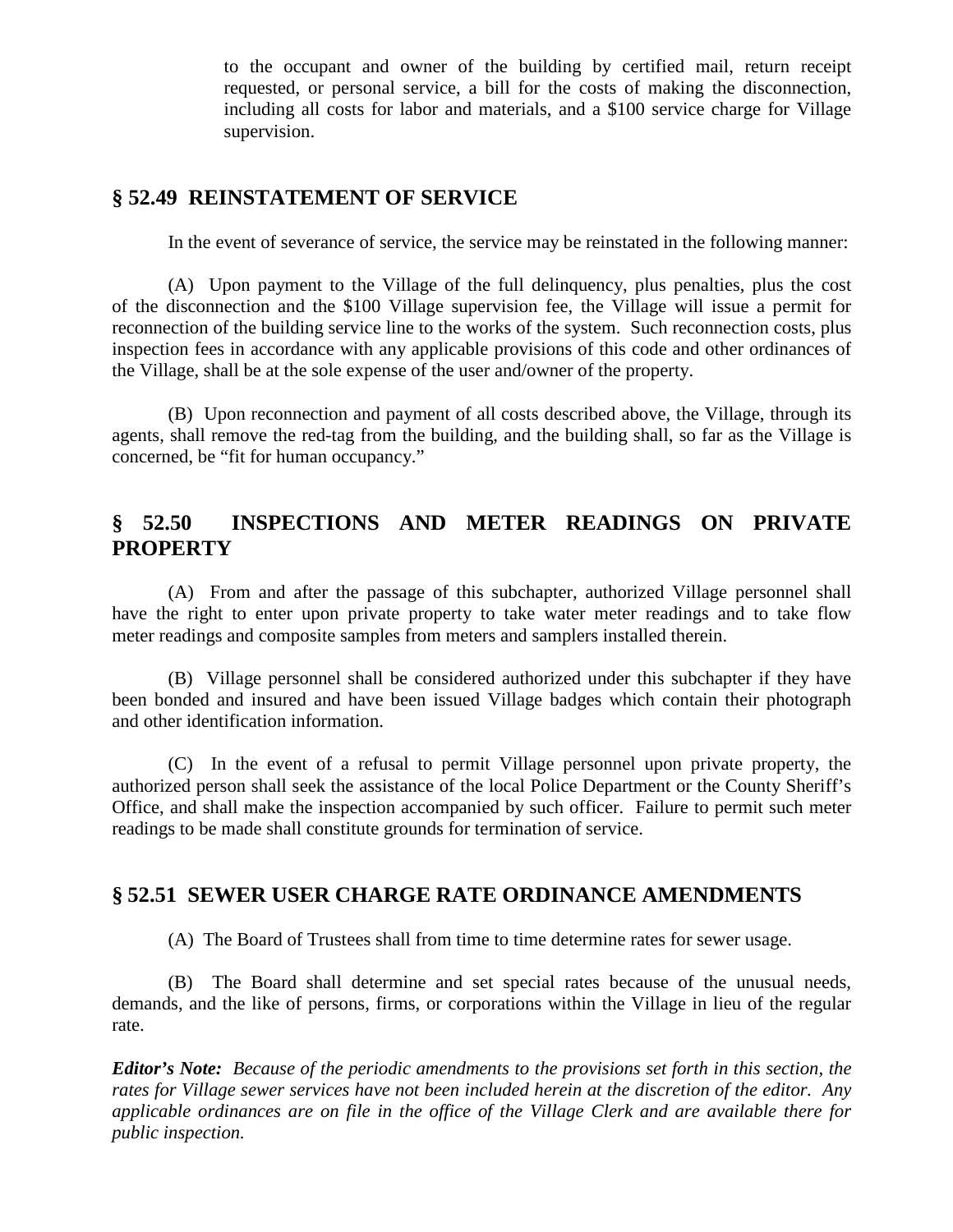#### *RATES AND CHARGES*

#### **§ 52.70 RATES**

(A) The Board of Trustees shall from time to time determine the rates for water services.

(B) The Board of Trustees shall determine and set special rates because of the unusual needs, demands, and the like of persons, firms, or corporations within the Village in lieu of the regular rate.

(C) The Board of Trustees may choose, as economic incentives, to offer users who employ more than 750 employees rate discounts which cannot last more than five years. The amount of the discount will be established by the Board from time to time.

*Editor's Note: Because of the periodic amendments to the provisions set forth in this section, the rates for Village water services have not been included herein at the discretion of the editor. Any applicable ordinances are on file in the office of the Village Clerk and are available there for public inspection.*

## **§ 52.71 SEWER AND WATER CONNECTION FEES; DEPOSIT REQUIRED FOR TAP-ON**

(A) The Board of Trustees shall designate from time to time, the appropriate fee for tapping into the combined water works and sewerage systems of the Village.

(B) In addition to securing tapping permits, all persons tapping into the sewer tile shall deposit the sum of \$500 with the Building Official as a guarantee that the street shall be restored to a condition satisfactory to the Director of Public Works. Upon being restored to a condition to the satisfaction of the Director of Public Works, any person tapping in shall maintain said repair for the period of one year. At the expiration of the year after the restoration of the street to grade and satisfactory condition, the deposit shall be returned to the person securing the tapping permit with any costs for the restoration or maintenance of the street excavation deducted therefrom.

*Editor's Note: Because of the periodic amendments to the provisions set forth in division (A) of this section, the water and sewer connection fees have not been included herein at the discretion of the editor. Any applicable ordinances are on file in the office of the Village Clerk and are available for public inspection.*

## **§ 52.72 CONSTRUCTION CONTRACTORS**

During the construction of any building and before any water is installed as herein provided, the contractor so constructing such building may be permitted to use the Village water supply by making application therefore and paying a flat fee as prescribed from time to time by the Board of Trustees of the Village.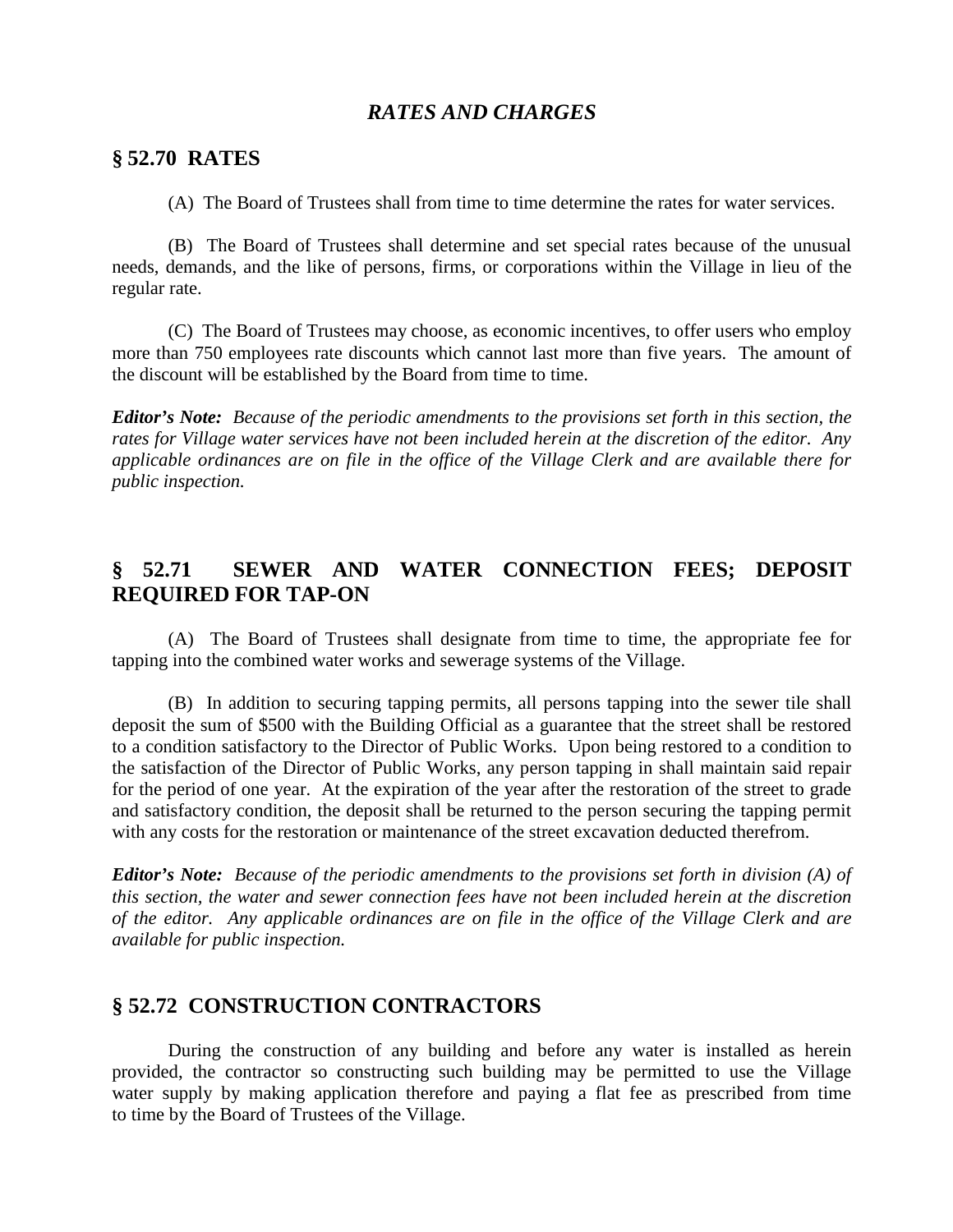#### **§ 52.73 NONPAYMENT**

The water supply may be shut off from any premises for which the water bill remains unpaid for a period of 60 days after the bill is rendered and mailed for monthly users and 90 days after the bill is rendered and mailed for bi-monthly users. When shut off, water shall not be turned on except upon the payment of a fee of \$100 for turning on water and upon payment in full of the services.

#### **§ 52.74 LIEN**

(A) Charges for water shall be a lien upon the premises as provided by statute. Whenever a bill for water service remains unpaid for a period of 60 days after it has been rendered and mailed, the Village Clerk may file with the County Recorder of Deeds a statement of lien claim. Such statement of lien claim shall contain the legal description of the premises served, the amount of the unpaid bill, and a notice that the Village claims a lien for this amount, as well as for all charges for water served subsequent to the period covered by the bill, if any.

(B) If the consumer of water, whose bill is unpaid, is not the owner of the premises and the Clerk has notice of this fact, then a notice shall be mailed to the owner of the premises if his address is known to the Clerk whenever such bill remains unpaid for a period of 60 days after it has been rendered. The failure of the Clerk to record a claim for lien or to mail such notice shall not affect the right to foreclose the lien for unpaid water bills as mentioned in § 52.75 below.

## **§ 52.75 FORECLOSURE OF LIEN**

Property subject to a lien for unpaid water charges shall be sold for nonpayment of the same and the proceeds of such sale shall be applied to pay the charges after deducting costs, as is the case in the foreclosure of statutory liens. Such foreclosure shall be by a bill in equity in the name of the Village. The Village Attorney is authorized and directed to institute such proceedings in the name of the Village in any court having jurisdiction over such matters against any property for which water bills have remained unpaid 180 days after they have been rendered.

#### *CROSS-CONNECTIONS*

#### **§ 52.90 PURPOSE**

The purpose of these rules and regulations is:

(A) To protect the public water supply system from contamination or pollution by isolating within the customer's water system contaminants or pollutants which could backflow through the service connection into the public water supply system;

(B) To promote the elimination or control of existing cross-examinations, actual or potential, between the public or consumer's potable water system and non-potable water systems, plumbing fixtures and sources or systems containing substances of unknown or questionable safety; and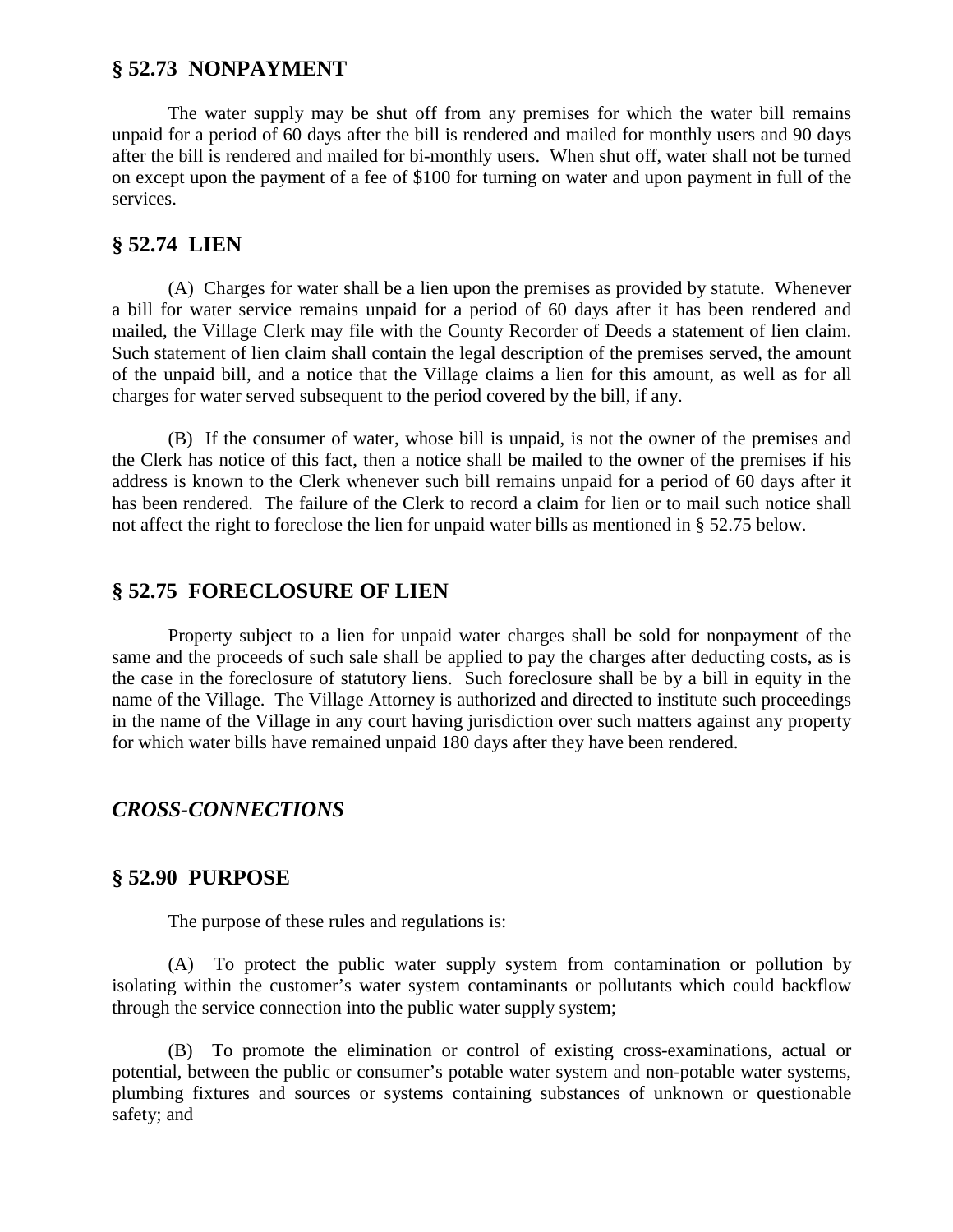(C) To provide for the maintenance of a continuing program of cross-connection control which will prevent the contamination of pollution of the public and consumer's potable water systems.

## **§ 52.91 APPLICATION**

These rules and regulations shall apply to all premises served by the public potable water supply system of the Village.

#### **§ 52.91 GENERAL POLICY**

(A) The owner, lessee, or occupant shall be responsible for protection of the public water supply system from contamination due to backflow or back-siphonage of contaminants through the customer's water service connection.

(B) If, in the judgment of the Director of Public Works or his authorized representative, an approved backflow prevention device is necessary for the safety of the public water supply system, the Director of Public Works shall give notice to the consumer to install such approved backflow prevention device at each service connection to the premises.

(C) The consumer shall within 30 days install such approved device or devices at his own expense; failure, refusal, or inability on the part of the consumer to install such device or devices shall constitute grounds for discontinuing water service to the premises until such device or devices have been installed.

(D) The consumer shall retain records of installation, maintenance, testing, and repair as required in § 52.105(D)(4)(d) for a period of at least five years. The Director of Public Works may require the consumer to submit a cross-connection inspection report to the Village to assist in determining whether or not service line protection will be required. All cross-connection inspections shall be conducted by a Cross-Connection Control Device Inspector certified by the Illinois Environmental Protection Agency.

Penalty, see § 52.199

#### **§ 52.93 DEFINITIONS**

The following definitions shall apply in the interpretation and enforcement of these regulations:

*AGENCY.* Illinois Environmental Protection Agency.

*APPROVED.* Backflow prevention devices or methods approved by the Research Foundation for Cross-Connection Control of the University of Southern California, Association of State Sanitary Engineers, American Water Works Association, American National Standards Institute or certified by the National Sanitation Foundation.

*AUXILIARY WATER SYSTEM.* Any water source or system on or available to the premises other than the public water supply system includes the water supplied by the system. These auxiliary water may include water from another purveyor's public water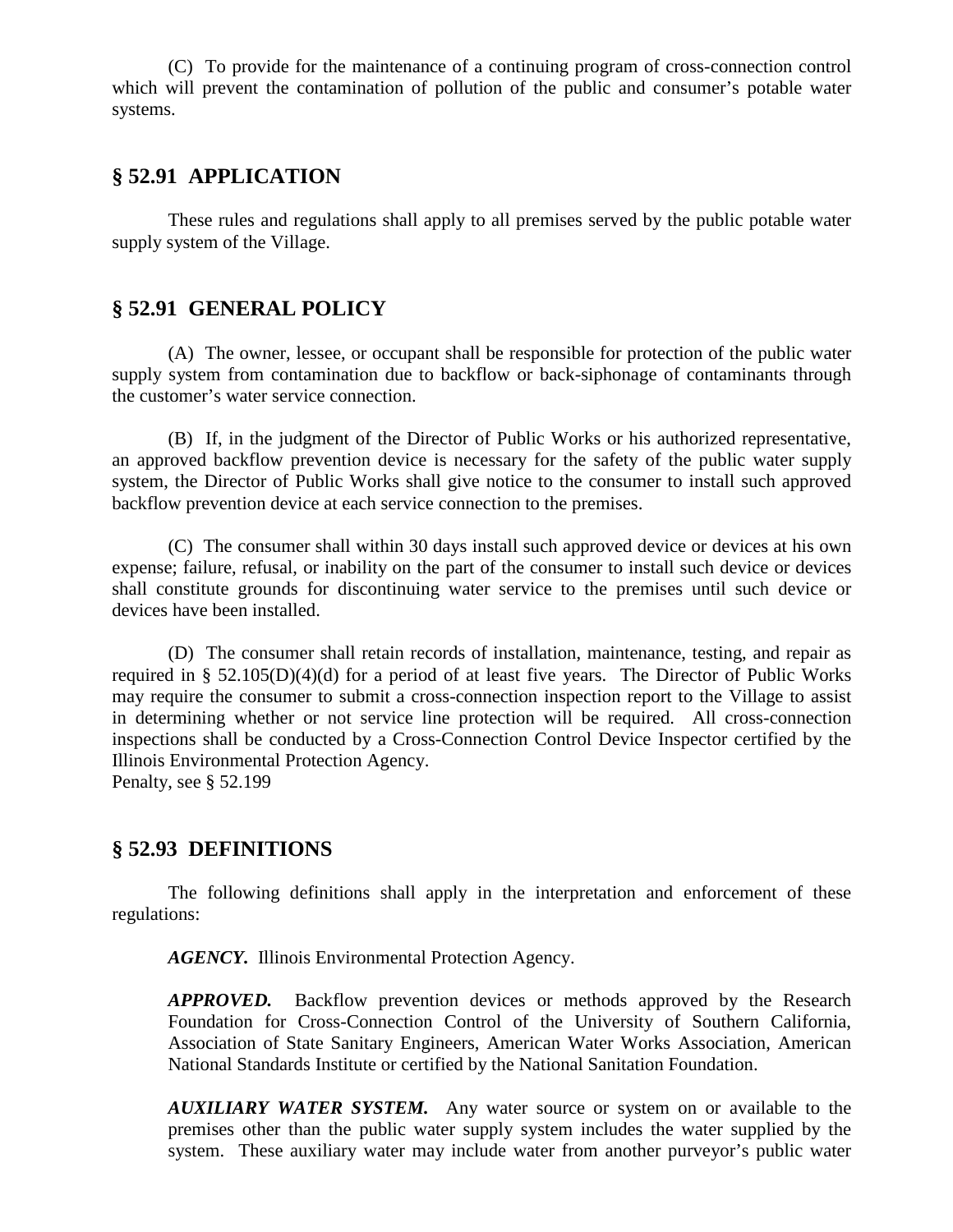supply system, or water from a source such as wells, lakes, streams, or process fluids; or used water. These waters may be polluted or contaminated or objectionable or constitute a water source or system over which the water purveyor does not have control.

*BACKFLOW.* The flow of water or other liquids, mixtures, or substances into the distribution pipes of a potable water system from any source other than the intended source of the potable water supply.

*BACKFLOW PREVENTION DEVICE.* Any device, method, or type of construction intended to prevent backflow into a potable water system. All devices used for backflow prevention in the state must meet the standards of the state Plumbing Code and the Illinois Environmental Protection Agency.

*CONSUMER* or *CUSTOMER.* The owner, official custodian, or person in control of any premises supplied by or in any manner connected to a public water system.

*CONSUMER'S WATER SYSTEM.* Any water system located on the customer's premises. A building plumbing system is considered to be a customer's water system.

*CONTAMINATION.* An impairment of the quality of the water by entrance of any substance to a degree which could create a health hazard.

*CROSS-CONNECTION.* Any physical connection or arrangement between two otherwise separate piping systems, one of which contains potable water and the other a substance of unknown or questionable safety or quality, whereby there may be a flow from one system into the other.

**DIRECT CROSS-CONNECTION.** A cross-connection formed when a water system is physically joined in a source of unknown or unsafe substance.

*DOUBLE CHECK VALVE ASSEMBLY.* An assembly composed of single, independently acting check valves approved under ASSE Standard 1015. A double check valve assembly must include tight shutoff valves located at each end of the assembly and suitable connections for testing the water-tightness of each check valve.

*FIXED PROPER AIR GAP.* The unobstructed vertical distance through the free atmosphere between the water discharge point and the flood level rim of the receptacle.

**HEALTH HAZARD.** Any condition, device, or practice in a water system or its operation resulting from a real or potential danger to the health and well-being of consumers. The word "severe" as used to qualify "health hazard" means a hazard to the health of the user that could be expected to result in death or significant reduction in the quality of life.

**INDIRECT CROSS-CONNECTION.** A cross-connection through which an unknown substance can be forced, drawn by vacuum, or otherwise introduced into a safe potable water system.

*INSPECTION.* A plumbing inspection to examine carefully and critically all materials, fixtures, piping and appurtenances, appliances and installations of a plumbing system for compliance with requirements of the Illinois Plumbing Code, 77 Ill. Adm. Code 890.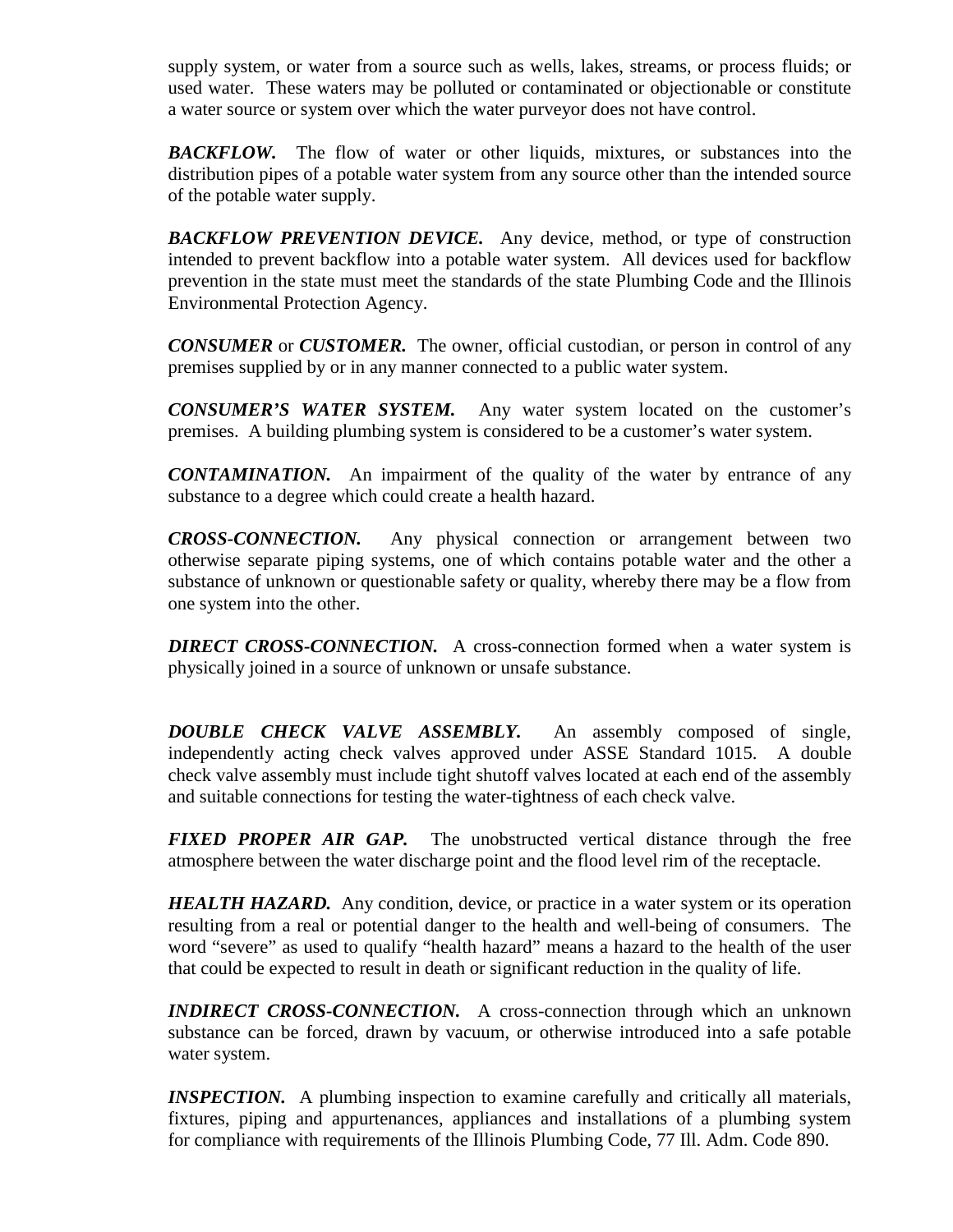*NON-POTABLE WATER.* Water not safe for drinking, personal, or culinary use as determined by the requirements of 35 Ill. Adm. Code 604.

#### *PLUMBING.*

(1) The actual installation, repair, maintenance, alteration, or extension of a plumbing system by any person;

(2) All piping, fixtures, appurtenances, and appliances for a supply of water for all purposes, including without limitation lawn sprinkler systems, from the source of a private water supply on the premises or from the main in the street, alley, or at the curb to, within and about any building or buildings where a person or persons live, work, or assemble;

(3) All piping, from discharge of pumping units to and including pressure tanks in water supply systems; and

(4) All piping, fixtures, appurtenances, and appliances for a building drain and a sanitary drainage related ventilation system of any building or buildings where a person or persons live, work, or assemble form the point of connection of such building drain to the building sewer or private sewage disposal system five feet beyond the foundation walls.

*POLLUTION*. The presence of any foreign substance (organic, inorganic, radiological, or biological) in water that tends to degrade its quality so as to constitute a hazard or impair the usefulness of the water.

*POTABLE WATER.* Water which meets the requirements of 35 Ill. Adm. Code 604 for drinking, culinary, and domestic purposes.

**POTENTIAL CROSS-CONNECTION.** A fixture or appurtenance with threaded hose connection, tapered spout, or other connection which would facilitate extension of the water supply line beyond its legal termination point.

*PROCESS FLUIDS.* Any fluid or solution which may be chemically, biologically, or otherwise contaminated or polluted in a form or concentration such as would constitute a health, pollutional, or system hazard if introduced into the public or a consumer's potable water system. This includes but is not limited to:

(1) Polluted or contaminated waters;

(2) Process waters;

(3) Used waters originating from the public water supply system which may have deteriorated in sanitary quality;

(4) Cooling waters;

(5) Questionable or contaminated natural waters taken from wells, lakes, streams, or irrigation systems;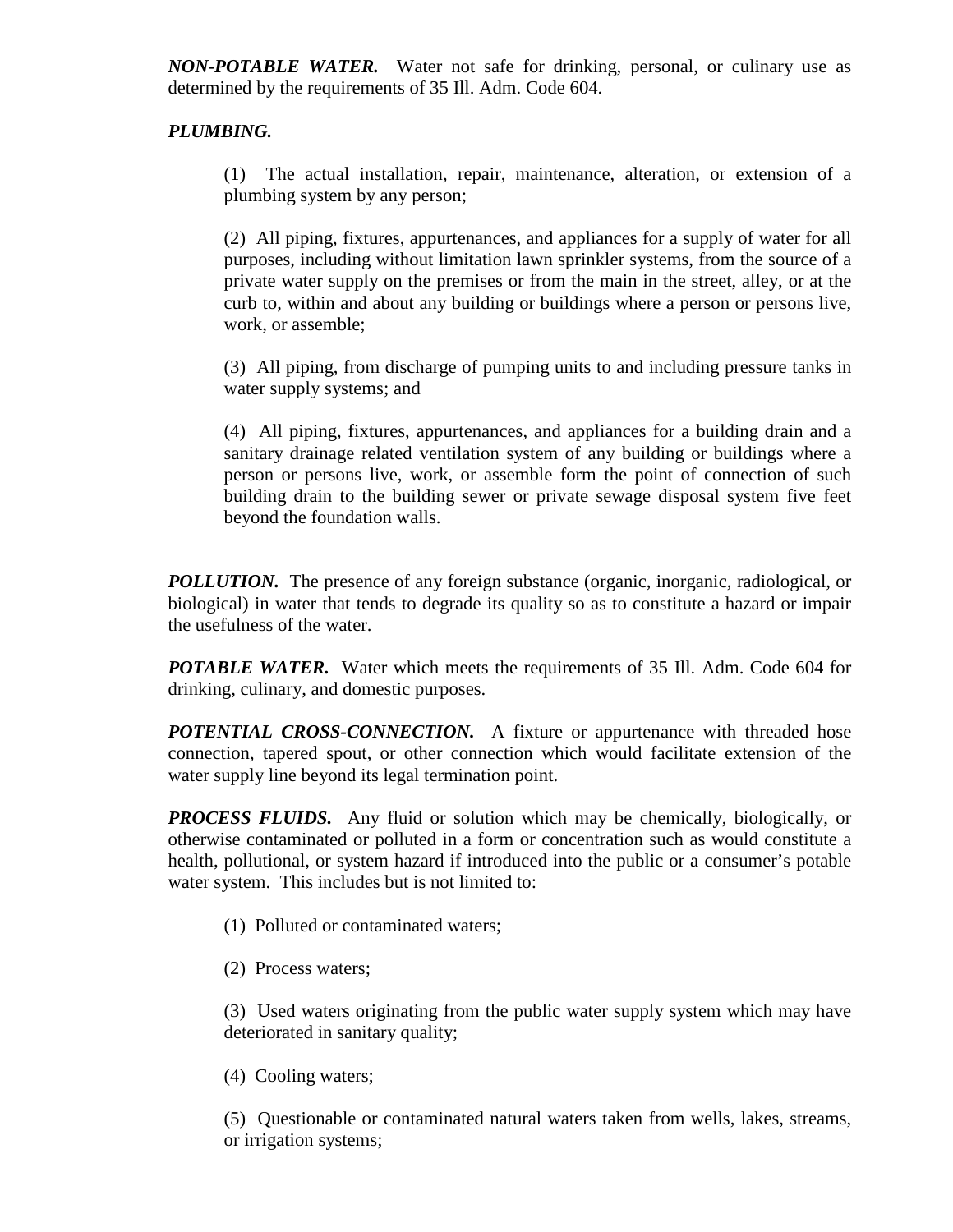(6) Chemicals in solution of suspension; and

(7) Oils, gases, acids, alkalis, and other liquid and gaseous fluids used in industrial or other processes, or for fire fighting purposes.

*PUBLIC WATER SUPPLY.* All mains, pipes, and structures through which water is obtained and distributed to the public, including wells and well structures, intakes and cribs, pumping stations, treatment plants, reservoirs, storage tanks and appurtenances, collectively or severally, actually used or intended for use for the purpose of furnishing water for drinking or general domestic use and which serve at least 15 service connections or which regularly serve as least 25 persons at least 60 days per year. A public water supply is either a "community water supply" or a "non-community water supply."

*REDUCED PRESSURE PRINCIPLE BACKFLOW PREVENTION DEVICE.* A device containing a minimum of two independently acting check valves together with an automatically operated pressure differential relief valve located between the two check valves and approved under ASSE Standard 1013. During normal flow and at the cessation of normal flow, the pressure between these two checks shall be less than the supply pressure. In case of leakage of either check valve, the differential relief valve, by discharging to the atmosphere, shall operate to maintain the pressure between the check valves at less than the supply pressure. The unit must include tightly closing shutoff valves located at each end of the device, and each device shall be fitted with properly located test cocks.

**SERVICE CONNECTION.** The opening, including all fittings and appurtenances, at the water main through which water is supplied to the user.

*SURVEY.* The collection of information pertaining to a customer's piping system regarding the location of all connections to the public water supply system and must include the location, type, and most recent inspection and testing date of all crossconnection control devices and methods located within that customer's piping system. The survey must be in written form, and should not be an actual plumbing inspection.

*SYSTEM HAZARD.* A condition through which an aesthetically objectionable or degrading material not dangerous to health may enter the public water supply system or a consumer's potable water system.

*USED WATER.* Any water supplied by a public water supply system to a consumer's water system after it has passed through the service connection and is no longer under the control of the water supply official custodian.

*WATER PURVEYOR.* The owner or official custodian of a public water system.

# **§ 52.94 WATER SYSTEM**

- (A) The water system shall be considered as made up of two parts:
	- (1) The public water supply system; and
	- (2) The private consumer's water system.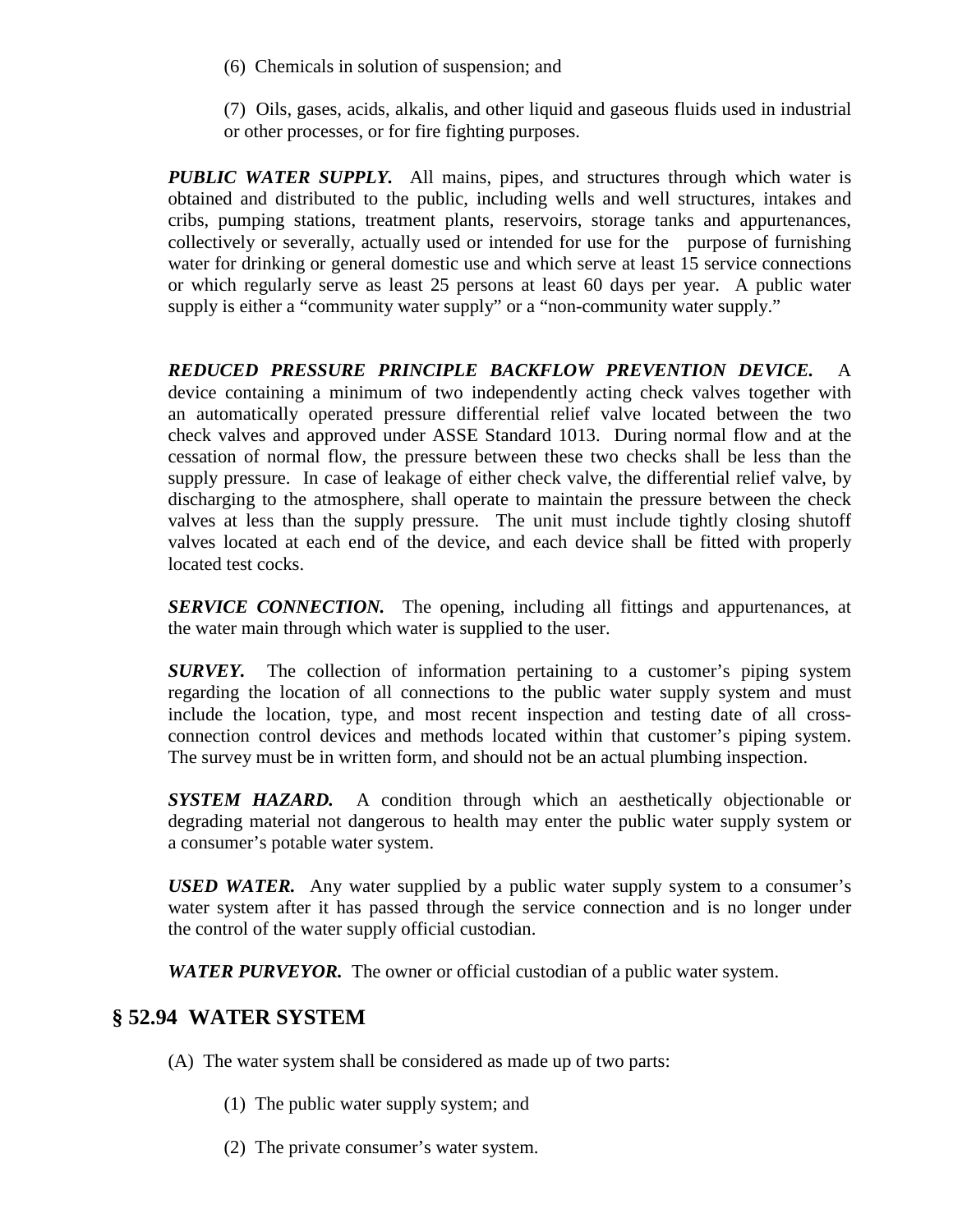(B) *Public water supply system.* The public water supply system shall consist of the source facilities and the distribution system, and shall include all those facilities of the potable water system under the control of the Director of Public Works up to the point where the consumer's water system begins.

> (1) The source shall include all components of the facilities utilized in the production, treatment, storage, and delivery of water to the public water supply distribution system.

> (2) The public water supply distribution system shall include the network of conduits used to deliver water from the source to the consumer's water system.

(C) *Consumer's water system.* The consumer's water system shall include all parts of the facilities beyond the service connection used to convey water from the public water supply distribution system to points of use.

## **§ 52.95 COMPLIANCE WITH STATE PLUMBING CODE**

(A) All plumbing installed within the Village shall be installed in accordance with the state Plumbing Code, 77 Ill. Adm. Code 890. If, in accordance with the Illinois Plumbing Code or in the judgment of the Director of Public Works, an approved backflow prevention device is necessary for the safety of the public water supply system, the Director of Public Works will give notice to the water customer, occupant, and owner of the unit or building to install such an approved device immediately.

(B) The water customer, occupant, or owner shall, at his own expense, install such an approved device at a location and in a manner in accordance with the state Plumbing Code, Illinois Environmental Protection Agency and all applicable local regulations, and shall have inspections and tests made of such approved devices upon installation and as required by the state Plumbing Code, Illinois Environmental Protection Agency and local regulations. Penalty, see § 52.199

#### **§ 52.96 UNLAWFUL CONNECTIONS**

No person, firm, or corporation shall establish or permit to be established or maintain or permit to be maintained any connection whereby a private, auxiliary, or emergency water supply other than the regular public water supply of the Village may enter the supply or distribution system of said municipality, unless such private, auxiliary, or emergency water supply and the method of connection and use of such supply shall have been approved by the Director of Public Works and the Illinois Environmental Protection Agency.

Penalty, see § 52.199

#### **§ 52.97 CROSS-CONNECTION PROHIBITED**

(A) Connections between potable water systems and other systems or equipment containing water or other substances of unknown or questionable quality are prohibited except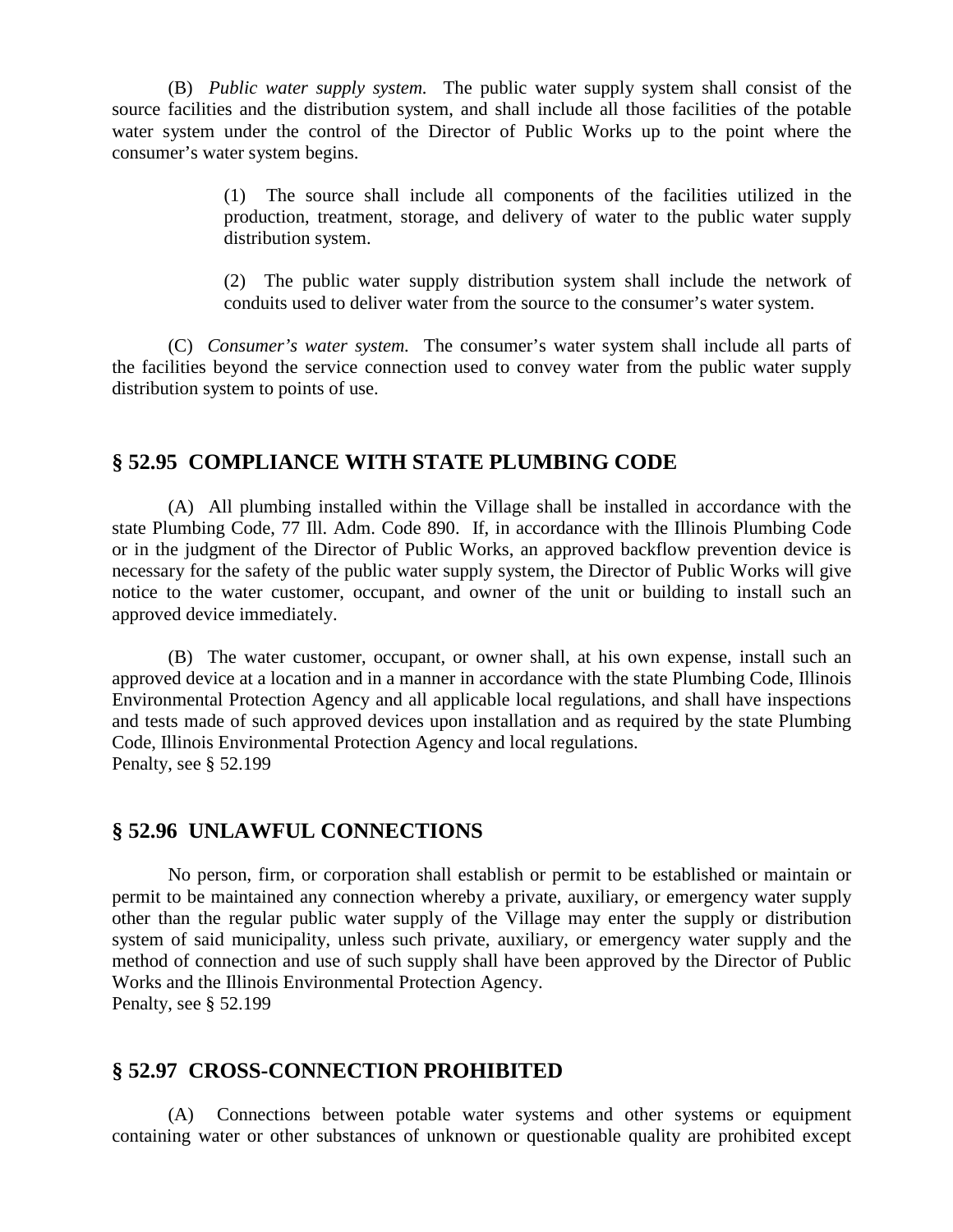when and where approved cross-connection control devices or methods are installed, tested, and maintained to insure proper operation on a continuing basis.

(B) (1.) No Physical connection shall be permitted between the potable portion of a supply and any other water supply not of equal or better bacteriological and chemical quality as determined by inspection and analysis by the Agency.

(2.) There shall be no arrangement or connection by which an unsafe substance may enter a supply. Penalty, see § 52.199

# **§ 52.98 RESPONSIBILITY FOR CONTAMINATION**

The consumer and/or owner is responsible for backsiphoned or back pressured material or contamination through backflow. If contamination of the potable water supply system occurs through an illegal cross-connection or an improperly installed, maintained or repaired device, or a device which has been bypassed, they must bear the cost of clean-up of the potable water supply system.

Penalty, see § 52.199

# **§ 52.99 WHERE PROTECTION IS REQUIRED**

(A) An approved backflow device shall be installed on all new connections to the public water supply and/or any repairs to connection to the public water supply as described in the Plumbing Code, 77 Ill. Adm. Code 890 and the Agency's regulations 35 Ill. Adm. Code 680. In addition, an approved backflow prevention device shall be installed on each new service line to a consumer's water system serving premises, and where, in the judgment of the Director of Public Works, actual or potential hazards to the public water supply system exist.

(B) An approved backflow prevention device shall be installed on each service line to a consumer's water system serving premises where the following conditions exist:

(1) Premises having an auxiliary water supply, unless such auxiliary is accepted as an additional source by the Director of Public Works and the source is approved by the state Environmental Protection Agency.

(2) Premises on which any substance is handled which can create an actual or potential hazard to the public water system. This shall include premises having sources or systems containing process fluids or waters originating from the public water supply system which are no longer under the sanitary control of the Director of Public Works.

(3) Premises having internal cross-connection that, in the judgment of the Director of Public Works and/or the Cross-Connection Control Device Inspector, are not correctable or intricate plumbing arrangements which make it impractical to determine whether or not crossconnections exist.

(4) Premises where, because of security requirements or other prohibitions or restrictions, it is impossible or impractical to make a complete cross-connection survey.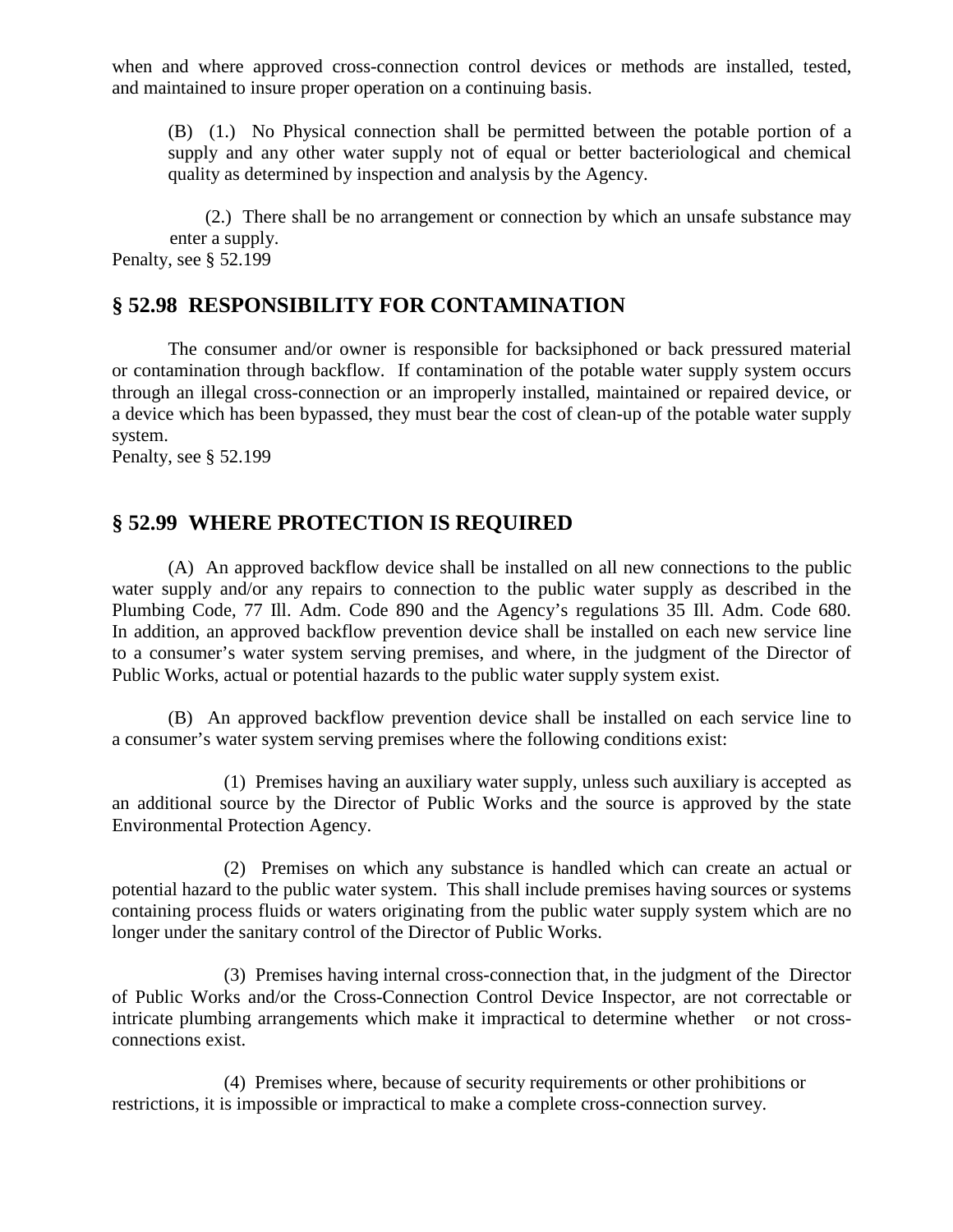(5) Premises having a repeated history of cross-examinations being established or re-established.

(C) An approved backflow device shall be installed on all connections to the public water supply as described in the Plumbing Code, 77 Ill. Adm. Code 890 and the Agency's regulations 35 Ill. Adm. Code 653. In addition, an approved backflow prevention device shall be installed on each service line to a customer's water system serving, but not necessarily limited to, the following types of facilities unless the Director of Public Works determines that no actual or potential hazard to the public water supply system exists:

- (1) Hospitals, mortuaries, clinics, nursing homes.
- (2) Laboratories.
- (3) Piers, docks, waterfront facilities.

(4) Sewage treatment plants, sewage pumping stations, or stormwater pumping stations.

- (5) Food or beverage processing plant.
- (6) Chemical plants.
- (7) Metal plating industries.
- (8) Petroleum processing or storage plants.
- (9) Radioactive material processing plants or nuclear reactors.
- (10) Car washes.
- (11) Pesticide, herbicide, or extermination plants and trucks.
- (12) Farm service and fertilizer plants and trucks.

## **§ 52.100 TYPE OF PROTECTION REQUIRED**

(A) The type of protection required under  $\S$  52.99(B)(1), (B)(2), and (B)(3) shall depend on the degree of hazard which exists as follows:

> (1) An approved fixed proper air gap separation shall be installed where the public water supply system may be contaminated with substances that could cause a severe health hazard.

> (2) An approved fixed proper air gap separation or an approved reduced pressure principle backflow prevention assembly shall be installed where the public water supply system may be contaminated with a substance that could cause a system of health hazard.

> (3) An approved fixed proper air gap separation or an approved reduced pressure principle backflow prevention assembly or a double check valve assembly shall be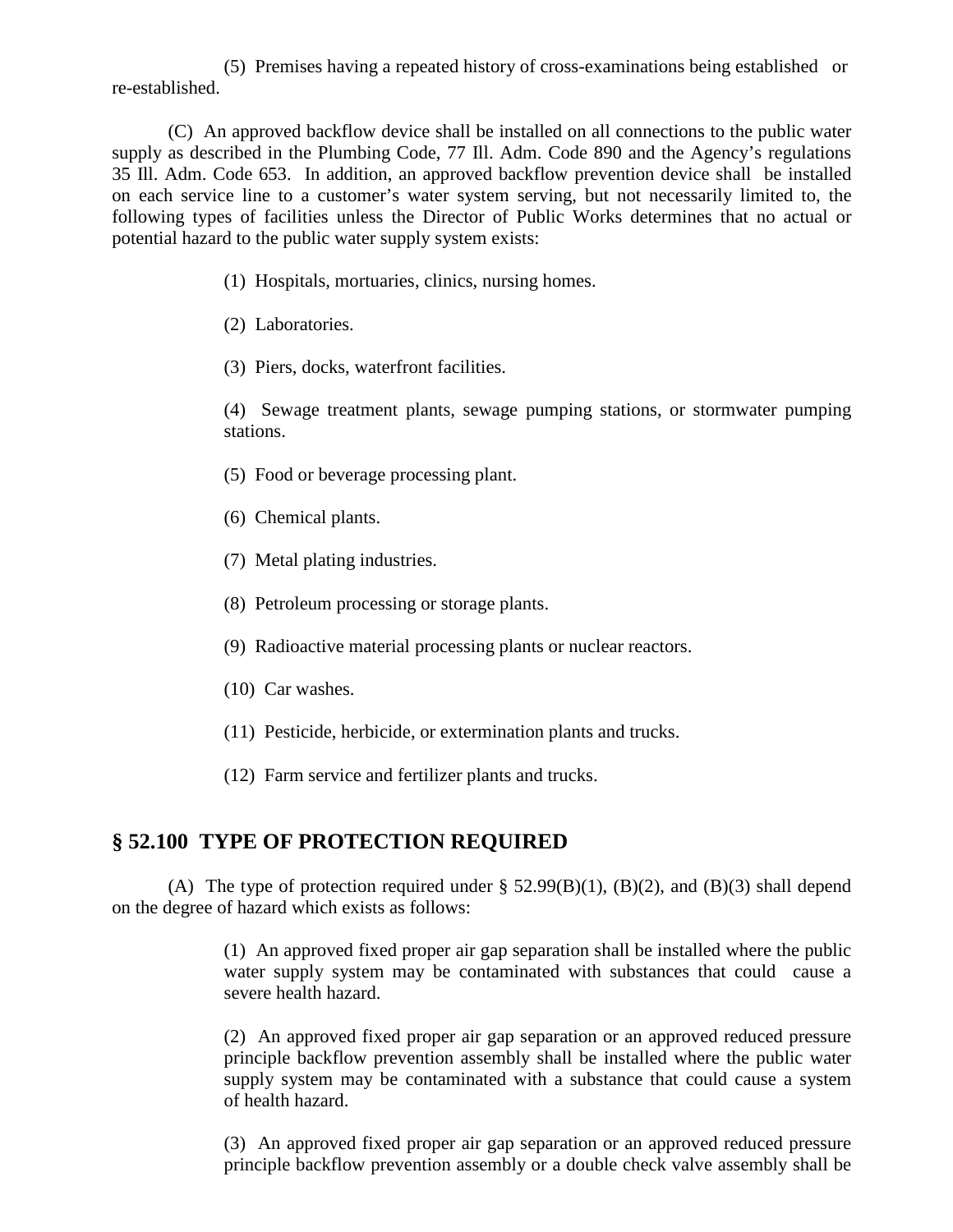installed where the public water supply system may be polluted with substances that could cause a pollution hazard not dangerous to health.

(4) All buildings, other than a one or two family dwelling unit must have a double check or reduced pressure zone backflow prevention device.

(B) The type of protection required under § 52.99(B)(4) and (B)(5) shall be an approved fixed proper air gap separation or an approved reduced pressure principle backflow prevention device.

(C) Where a public water supply or an auxiliary water supply is used for a fire protection system, reduced pressure principle backflow preventers shall be installed on fire safety systems connected to the public water supply when:

(1) The fire safety system contains antifreeze, fire retardant, or other chemicals;

(2) Water is pumped into the system from another source;

(3) Water flows by gravity from a non-potable source; or water can be pumped into the fire safety system from any other source; or

(4) There is a connection whereby another source can be introduced into the fire safety system.

(D) All other fire safety systems connected to the potable water supply shall be protected by a double check valve assembly on metered service lines and a double detector check valve assembly on unmetered service lines. Penalty, see § 52.199

# **§ 52.101 BACKFLOW PREVENTION DEVICES**

(A) All backflow prevention devices or methods required by these rules and regulations shall be approved by the Research Foundation for Cross-Connection Control of the University of Southern California, American Water Works Association, American Society of Sanitary Engineering, or American National Standards Institute or certified by the National Sanitation Foundation to be in compliance with applicable industry specification.

(B) Installation of approved devices shall be made in accordance with the manufacturer's instructions. Maintenance as recommended by the manufacturer of the device shall be performed. Manufacturer's maintenance manual shall be available on-site.

# **§ 52.102 CROSS-CONNECTION CONTROL PROGRAM**

The Village hereby adopts in full the Cross-Connection Control Program, which is incorporated herein in full and is on file with the Village Clerk.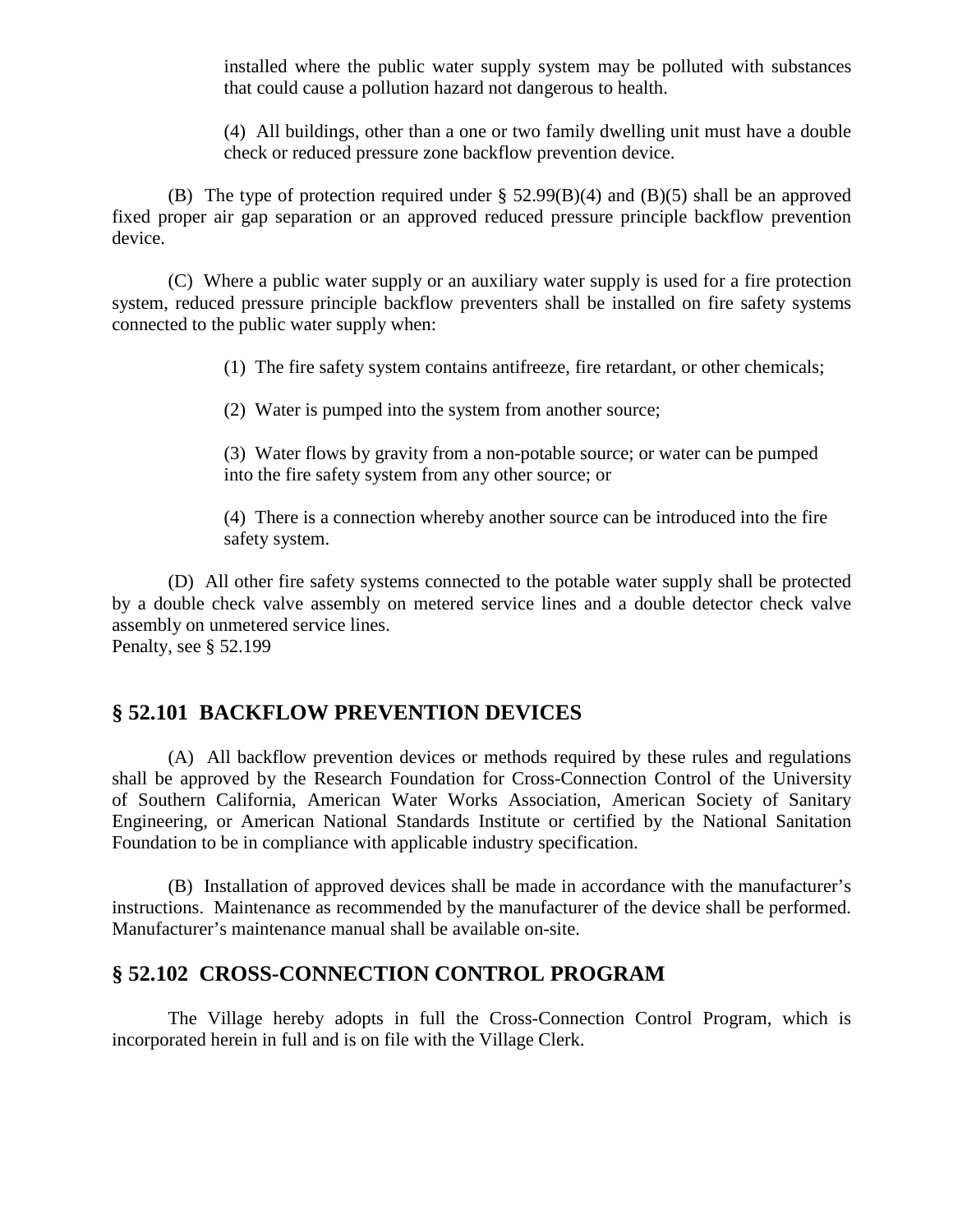## **§ 52.103 INSPECTION AND MAINTENANCE DEVICES**

(A) It shall be the duty of the consumer at any premises on which backflow prevention devices required by these regulations are installed to have inspection, tests, maintenance, and repair made in accordance with the following schedule or more where inspections indicate a need or are specified in manufacturer's instructions.

> (1) Fixed proper air gap separations shall be inspected to document that a proper vertical distance is maintained between the discharge point of the service line and the flood level rim of the receptacle at the time of installation and at least annually thereafter. Corrections to improper or bypassed air gaps shall be made within 24 hours.

(2) Double check valve assemblies shall be inspected and tested at time of installation and at least annually thereafter, and required service performed within five (5) days.

(3) Reduced pressure principle backflow prevention assemblies shall be tested at the time of installation and at least annually or more frequently if recommended by the manufacturer, and required service performed within five days.

(B) Testing shall be performed by a person who has been approved by the Agency as competent to service the device. Proof of approval shall be in writing.

(C) Each device shall have a tag attached listing the date of most recent test or visual inspection, name of tester, and type and date of repairs.

(D) A maintenance log shall be maintained and include:

- (1) Date of each test or visual inspection;
- (2) Name and approval number of person performing the test or visual inspection;
- (1) Test results;
- (2) Repairs or servicing required;
- (3) Repairs and date completed; and
- (4) Servicing performed and date completed.

(E) Whenever backflow prevention devices required by these regulations are found to be defective, they shall be repaired or replaced at the expense of the consumer without delay as required by division (A) of this section.

(F) Backflow prevention devices shall not be bypassed, made inoperative, removed, or otherwise made ineffective without specific authorization by the Director of Public Works.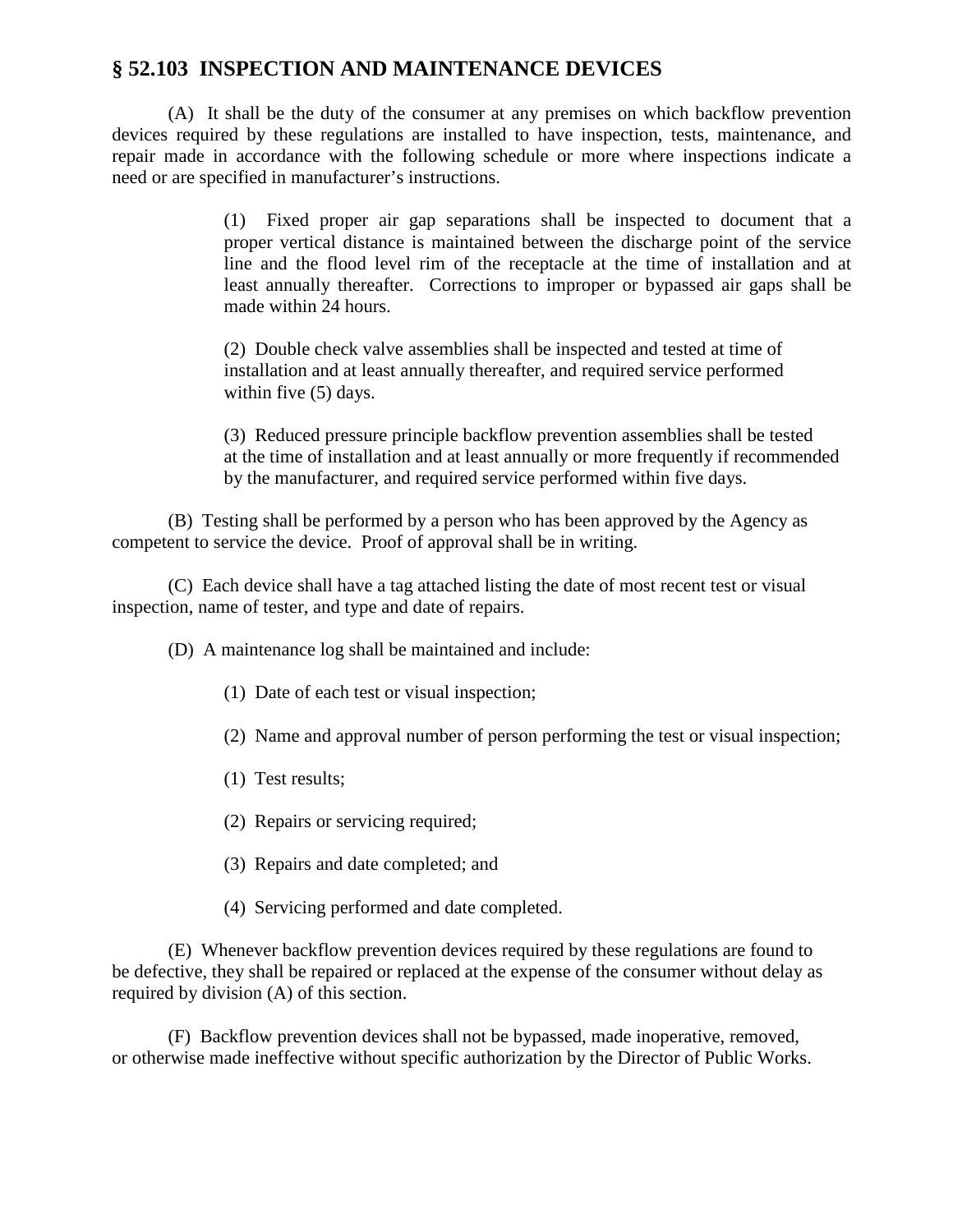#### **§ 52.104 BOOSTER PUMPS**

(A) Where a booster pump has been installed on the service line to or within any premises, such pump shall be equipped with a low pressure cut-off device designed to shut-off the booster pump when the pressure in the service line on the suction side of the pump drops to 20 psi or less.

(B) It shall be the duty of the water consumer to maintain the low pressure cut-off device in proper, working order and to certify to the Director of Public Works, at least once a year, that the device is operable.

## **§ 52.105 INVESTIGATIONS OF POTENTIAL HAZARDS**

It shall be the duty of the Director of Public Works to cause surveys and investigations to be made of industrial and other properties served by the public water supply to determine whether actual or potential hazards to the public water supply may exist. These surveys and investigations shall be made a matter of public record and shall be repeated at least every two years, or as often as the Director of Public Works shall deem necessary. Records of these surveys shall be maintained and available for review for a period of at least five years.

## **§ 52.106 SURVEY AND INVESTIGATIONS**

(A) The consumer's premises shall be open at all reasonable times to the approved Cross-Connection Control Device Inspector for the inspection of the presence or absence of cross-connections within the consumer's or owner's premises and testing, repair, and maintenance of cross-connection control devices within the consumer's premises.

(B) On request by the Director of Public Works, or his authorized representative, the consumer and/or owner shall furnish information regarding the piping system or systems or water use within the customer's premises. The consumer's premises shall be open at all reasonable times to the Director of Public Works for the verification of information submitted by the inspection consumer to the public water supply custodian regarding cross-connection inspection results.

(C) It shall be the responsibility of the water consumer and/or owner to arrange periodic surveys of water use practices on his premises to determine whether there are actual or potential cross-connections to his water system through which contaminants or pollutants could backflow into his or the public potable water system. All cross-connection control or other plumbing inspections must be conducted in accordance with ILCS Ch. 225, Act 320, § 3.

(D) It is the responsibility of the water consumer and/or owner to prevent backflow into the public water system by ensuring that:

> (1) All cross-connections are removed; or approved cross-connection control devices are installed for control of backflow and back-siphonage;

> (2) Cross-connection control devices shall be installed in accordance with the manufacturer's instructions;

> (3) Cross-connection control devices shall be inspected at the time of installation and at least annually by a person approved by the Agency as a Cross-Connection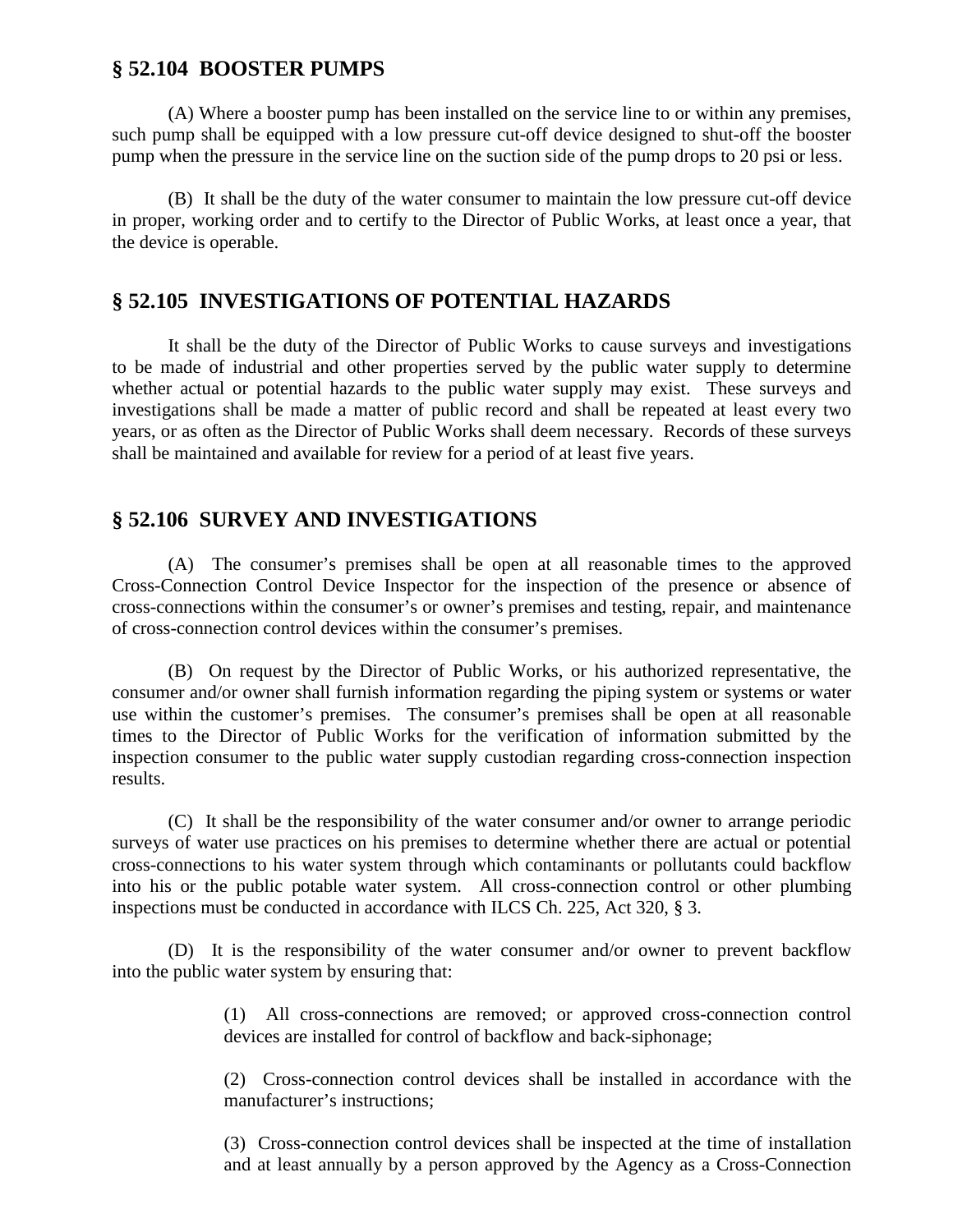Control Device Inspector. The inspection of mechanical devices shall include physical testing in accordance with the manufacturer's instructions;

(4) Testing and Records.

(a) Each device shall be tested at the time of installation and at least annually of more frequently if recommended by the manufacturer.

(b) Records submitted to the community public water supply shall be available for inspection by Agency personnel in accordance with LCS Ch. 415, Act 5, § 5.

(c) Each device shall have a tag attached listing the date of most recent test, name of CCCDI, and type and date of repairs.

(d) A maintenance log shall be maintained and include:

- 1. Date of each test;
- 2. Name and approval number of person performing the test;
- 3. Test results;
- 4. Repairs or servicing required;
- 5. Repairs and date completed; and
- 6. Servicing performed and date completed.

#### **§ 52.107 RIGHT OF ENTRY**

(A) The approved Cross-Connection Control Device Inspector (hereinafter referred to as CCCDI) shall have the right to enter at any reasonable time any property served by a connection to the public water supply or distribution system of the Village for the purpose of verifying the presence or absence of cross-connection, and that the Director of Public Works or his authorized agent shall have the right to enter at any reasonable time any property served by a connection to the public water supply or distribution system of the Village for the purpose of verifying information submitted by the customer regarding the required cross-connection control inspection.

(B) On demand, the owner, lessees or occupants of any property so served shall furnish to the Director of Public Works any information which he may request regarding the piping system or systems or water use on such property. The refusal of such information, when demanded, shall, within the discretion of the Director of Public Works, be deemed evidence of the presence of improper connections as provided in this subchapter. Penalty, see § 52.199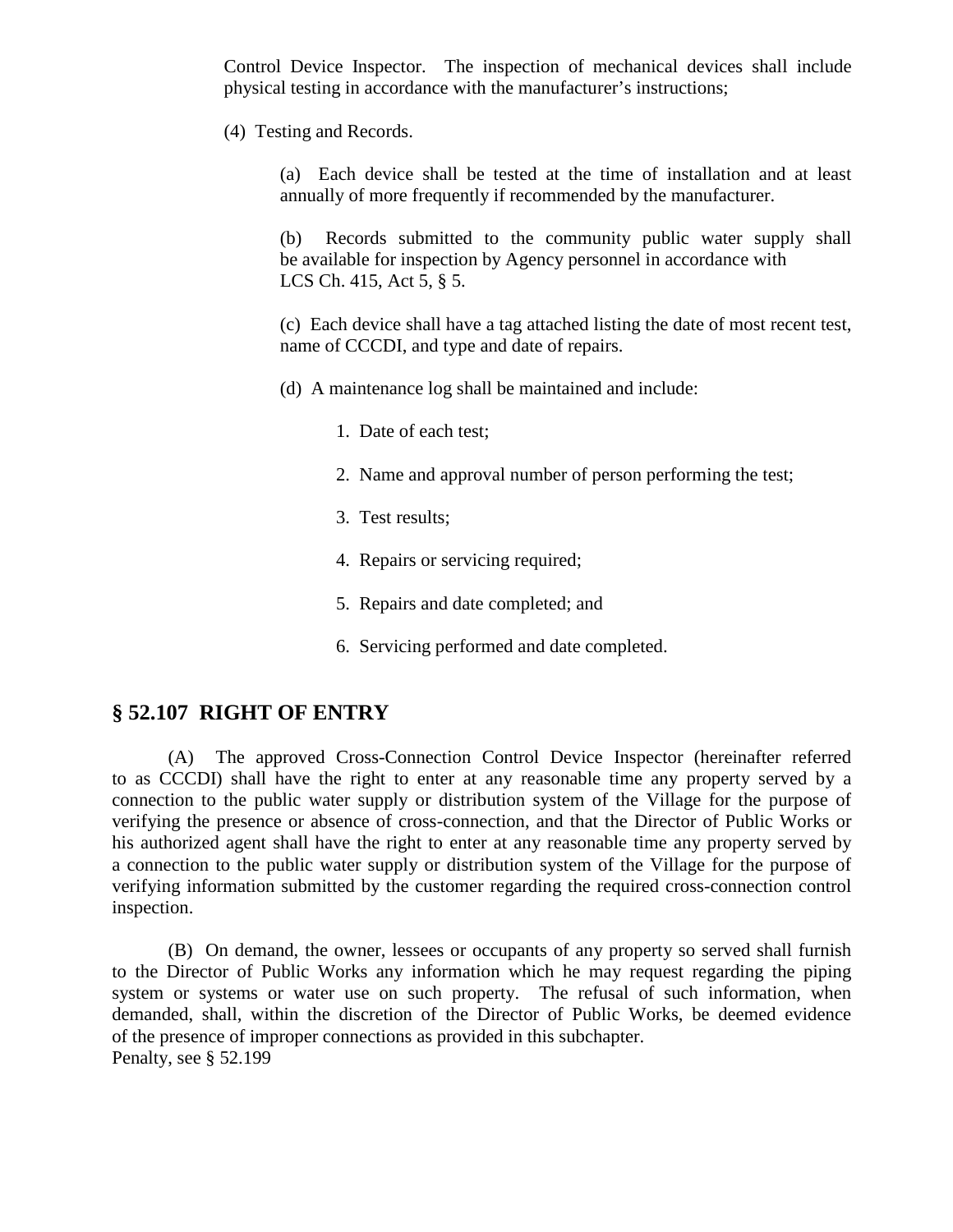## **§ 52.108 DISCONTINUANCE OF WATER SERVICE**

(A) The Director of Public Works of the Village is hereby authorized and directed to discontinue, after three days notice to the occupant and owner thereof, the water service to any property wherein any connection in violation of the provisions of this subchapter is known to exist, and to take such other precautionary measures as he may deem necessary to eliminate any danger of contamination of the public water supply distribution mains.

(B) Water service to such property shall not be restored until such conditions have been eliminated or corrected compliance with the provisions of this subchapter, and until a reconnection fee of \$100 is paid to the Village.

(C) Immediate disconnection with verbal notice can be effected when the Director of Public Works determines\ that imminent danger of harmful contamination of the public water supply system exists. Such action shall be followed by written notification of the cause of disconnection. Immediate disconnection without notice to any party can be effected to prevent actual or anticipated contamination or pollution of the public water supply, provided that, in the reasonable opinion of the Director of Public Works or the Illinois Environmental Protection Agency, such action is required to prevent actual or potential contamination or pollution of the public water supply.

(D) Neither the Village, the Director of Public Works, or its agents or assigns shall be liable to any customer for any injury, damages, or lost revenues which may result from termination of the customer's water supply in accordance with the terms of this subchapter, whether or not the termination was with or without notice.

## **§ 52.198 VIOLATIONS**

(A) The Director of Public Works shall deny or discontinue, after three days notice to the occupants and owner thereof, the water service to any premises wherein any backflow prevention device required by these regulations is not installed, tested, maintained, and repaired in a manner acceptable to the Director of Public Works, or if it is found that the backflow prevention device has been revoked or bypassed, or if a low pressure cut-off connection exists on the premises, or if a low pressure cut-off required by these regulations is not installed and maintained in working order.

(B) Water service to such premises shall not be restored until the occupant, lessee, or owner has corrected or eliminated such conditions or defects in conformance with these Regulations to the satisfaction of the Director of Public Works, and the required reconnection fee is paid.

(C) Neither the Village or the Director of Public Works or its agents or assigns shall be liable to any customers of the Village for any injury, damages, or lost revenues which may result from termination of said customer's water supply in accordance with the terms of this subchapter, whether or not the termination of the water supply was with or without notice.

(D) The consumer responsible for back-siphoned material or contamination through backflow, if contamination of the potable water supply system occurs through an illegal crossconnection of an improperly installed, maintained, or repaired device, or a device which has been bypassed, must bear the cost of clean-up of the potable water supply system.